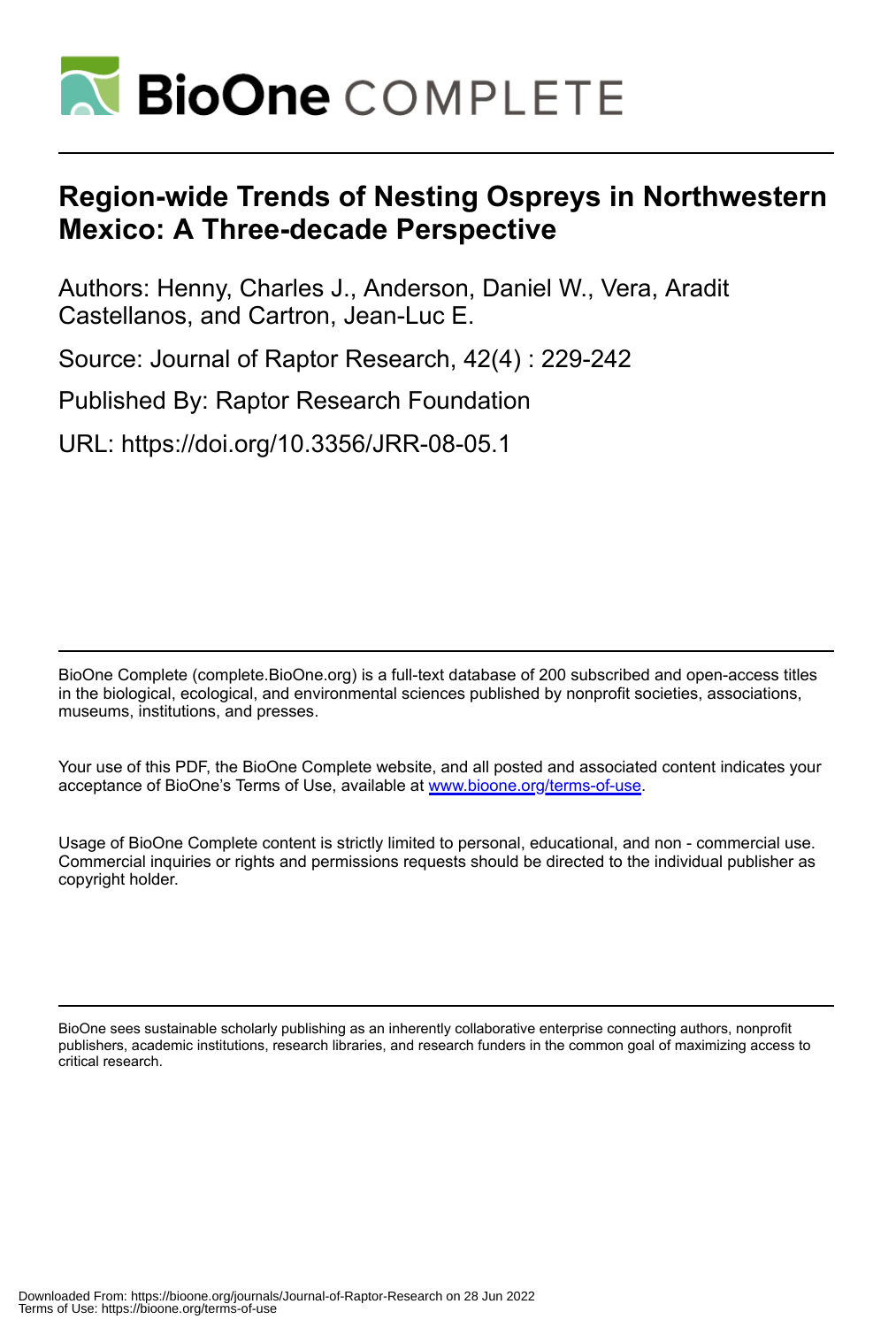# THE JOURNAL OF RAPTOR RESEARCH

## A QUARTERLY PUBLICATION OF THE RAPTOR RESEARCH FOUNDATION, INC.

VOL. 42 DECEMBER 2008 NO. 4

J. Raptor Res. 42(4):229–242 E 2008 The Raptor Research Foundation, Inc.

## REGION-WIDE TRENDS OF NESTING OSPREYS IN NORTHWESTERN MEXICO: A THREE-DECADE PERSPECTIVE

CHARLES J. HENNY<sup>1</sup>

U.S. Geological Survey, Forest and Rangeland Ecosystem Science Center, 3200 SW Jefferson Way, Corvallis, OR 97331 U.S.A.

DANIEL W. ANDERSON

Department of Wildlife, Fish and Conservation Biology, University of California, Davis, CA 95616 U.S.A.

ARADIT CASTELLANOS VERA

Centro de Investigaciones Biológicas del Noroeste, S.C. Apdo. Postal No. 128 CP 2300, La Paz, Baja California Sur, Mexico

JEAN-LUC E. CARTRON

Department of Biology, University of New Mexico, Albuquerque, NM 87131 U.S.A.

ABSTRACT.—We used a double-sampling technique (air plus ground survey) in 2006, with partial double coverage, to estimate the present size of the Osprey (Pandion haliaetus) nesting population in northwestern Mexico (coastal Baja California, islands in the Gulf of California, and coastal Sonora and Sinaloa). With the exception of Natividad, Cedros, and San Benitos islands along the Pacific coast of Baja California (all three excluded from our coverage in 2006 due to fog), this survey was a repeat of previous surveys conducted by us with the same protocol in 1977 and 1992/1993, allowing for estimates of regional population trends. The minimum population estimate for the area we surveyed in 2006 was 1343 nesting pairs, an 81% increase since 1977, but only a 3% increase since 1992/1993. The population on the Gulf side of Baja California generally remained stable during the three surveys (255, 236, and 252 pairs, respectively). The population of the Midriff Islands (Gulf of California in the vicinity of 29°N latitude) remained similar from 1992/1993 (308 pairs) to 2006 (289 pairs), but with notable population changes on the largest two islands (Guardian Angel: 45 to 105 pairs [133% increase]; Tiburón: 164 to 109 pairs [34% decrease]). The minimum estimated Osprey population on the Sonora mainland decreased in a manner similar to adjacent Isla Tiburón, i.e., by 26%, from 214 pairs in 1993 to 158 pairs in 2006. In contrast, the population in coastal Sinaloa, which had increased by 150% between 1977 and 1993, grew again by 58% between 1993 and 2006, from 180 to 285 pairs. Our survey confirmed previously described patterns of rapid population changes at a local level, coupled with apparent shifts in spatial distribution. The large ground-nesting population that until recently nested on two islands in San Ignacio Lagoon ( Pacific Ocean side, Baja California) was no longer present on the islands in 2006, but an equivalent number of pairs were found to the north and south of the lagoon, nesting in small towns and along adjoining overhead electric lines, with no overall change in population size for that general area (198 pairs in 1992; 199 in 2006). Use of artificial nesting structures was 4.3% in 1977 and 6.2% in 1992/1993, but jumped to 26.4% in 2006. Use of poles that support overhead electric lines poses a risk of electrocution to Ospreys and also causes power outages and fires. We recommend modification of these poles to safely accommodate Osprey nests, as has been successfully accomplished in many countries.

KEY WORDS: Osprey; Pandion haliaetus; abundance; distribution; nests; population status; population trends.

<sup>1</sup> Email address: charles\_j\_henny@usgs.gov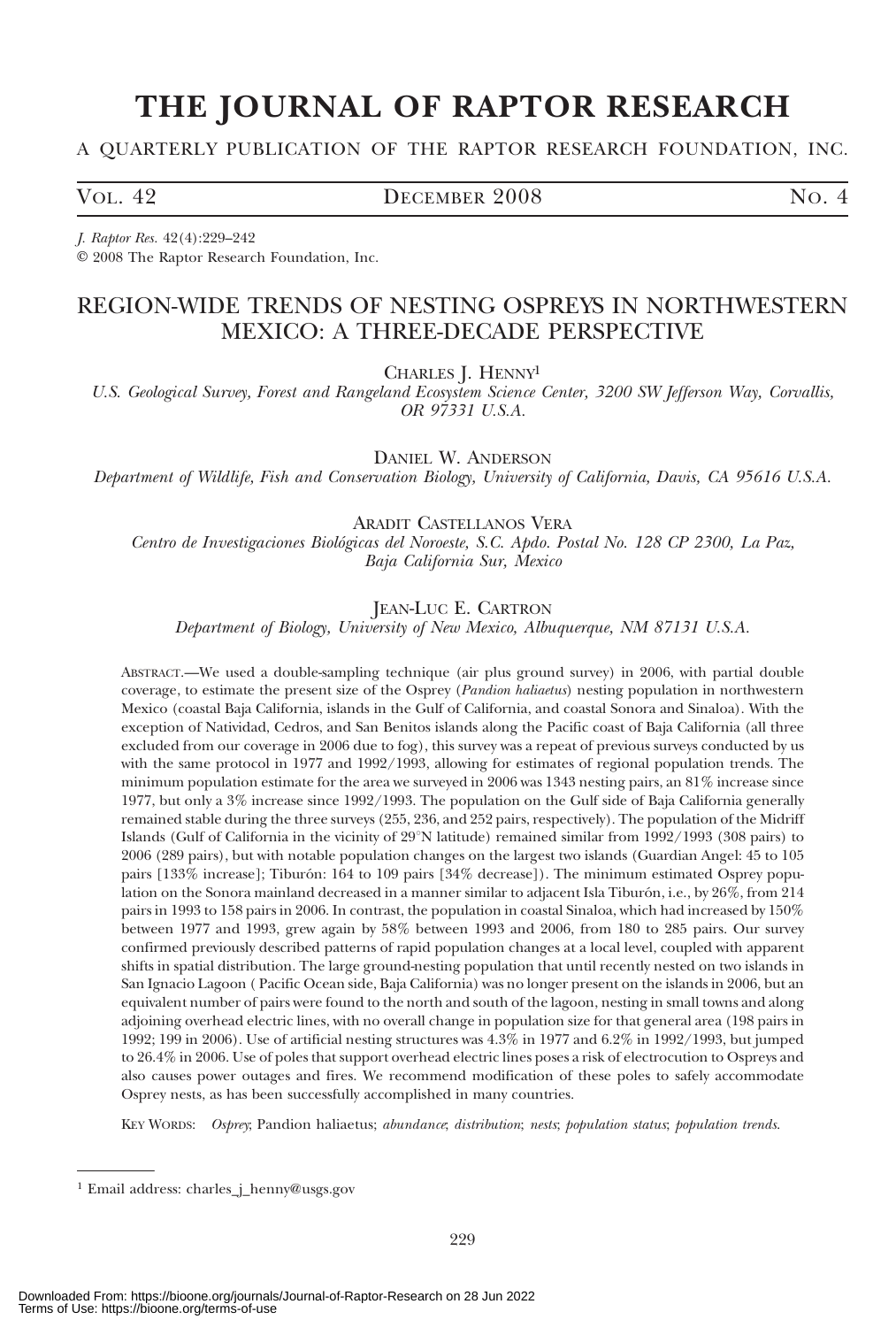### TENDENCIAS REGIONALES DE ANIDACIÓN DE PANDION HALIAETUS EN EL NOROESTE DE MÉXICO: UNA PERSPECTIVA DE TRES DÉCADAS

RESUMEN.—Usamos una técnica de muestreo doble (muestreos aéreos y terrestres) en 2006, con cobertura doble parcial, para estimar el tamaño poblacional actual de las poblaciones reproductivas de Pandion haliaetus en el noroeste de Me´xico (costa de Baja California, islas en el Golfo de California y las costas de Sonora y Sinaloa). Con excepción de las islas de Natividad, Cedros y San Benitos a lo largo de la costa pacífica de Baja California (las tres fueron excluidas de nuestra cobertura en 2006 debido a la niebla), este estudio repitio´ los muestreos que habíamos realizado con el mismo protocolo en 1977 y 1992/1993, lo que nos permitió estimar las tendencias poblacionales a nivel regional. El tamaño poblacional mínimo estimado para el área de estudio en 2006 fue de 1343 parejas anidando, lo que significa un aumento de 81% desde 1977, pero sólo de 3% desde 1992/1993. La población de Baja California del lado del Golfo permaneció generalmente estable durante los tres muestreos (255, 236 y 252 parejas, respectivamente). Las poblaciones de las Islas Midriff (Golfo de California, próximas a la latitud 29°N) permanecieron similares desde 1992/1993 (308 parejas) hasta 2006 (289 parejas), pero con cambios poblacionales notables en las dos islas más grandes (Ángel Guardián: 45 a 105 parejas [133% de aumento]; Tiburón: 164 a 109 parejas [34% de disminución]). El tamaño estimado mínimo de la población de P. haliaetus en Sonora continental disminuyó de manera similar al de la Isla Tiburón adyacente, i.e., en un 26%, desde 214 parejas en 1993 a 158 parejas en 2006. En contraste, la población en la costa de Sinaloa, que había disminuido en un 150% entre 1977 y 1993, creció de nuevo en un 58% entre 1993 y 2006, desde 180 hasta 285 parejas. Nuestros estudios confirmaron los patrones descriptos previamente de cambios poblacionales rápidos a escala local, junto con cambios aparentes en la distribución espacial. La gran población que nidifica en el suelo, que hasta hace poco anidaba en dos islas en la laguna San Ignacio (lado del Océano Pacífico, Baja California), no estuvo presente en las islas en 2006. Sin embargo, un número equivalente de parejas fue encontrado al norte y al sur de la laguna, anidando en pueblos y a lo largo de líneas eléctricas elevadas, sin un cambio global en el tamaño poblacional para esta área en general (198 parejas en 1992; 199 en 2006). El uso de estructuras artificiales de anidación fue de 4.3% en 1977 y de 6.2% en 1992/1993, pero aumentó a 26.4% en 2006. El uso de los postes que sostienen las líneas eléctricas elevadas representa un riesgo de electrocución para P. haliaetus y también causa cortes de energía e incendios. Recomendamos la modificación de estos postes para que puedan alojar de modo seguro los nidos de P. haliaetus, como se ha logrado exitosamente en muchos países.

[Traducción del equipo editorial]

The Baja California and Gulf of California region in Mexico harbors a large resident Osprey (Pandion haliaetus) population (Henny and Anderson 1979, 2004, Cartron et al. in press). An early qualitative assessment of that population was provided by Grinnell (1928), but only for the eastern and western coastlines of Baja California and adjacent islands. For decades thereafter, the status and distribution of the Osprey along the eastern side of the Gulf of California remained essentially unknown, with only a few reports of the species' occurrence on offshore islands (Cartron et al. 2006 in press).

Based on aerial and ground surveys conducted in 1977, Henny and Anderson (1979) provided the first Osprey population estimates for the entire Baja California and Gulf of California region and for each of seven subregions, including coastal areas of the states of Sonora and Sinaloa along the eastern side of the Gulf of California (Fig. 1). At the time, Henny and Anderson (1979) envisioned that the regional Osprey population could be monitored on a long-term basis to serve as an indicator of ecosystem health and track anthropogenic impacts. Henny and Anderson (2004) repeated the regionwide survey in 1992/1993 (survey split into two years) and documented an important increase in Osprey numbers. Beginning in the 1980s, monitoring studies were also conducted on a local scale (e.g., Carmona et al. 1994, Castellanos and Ortega-Rubio 1995, Cartron 2000, Cartron et al. 2006, Rodríguez-Estrella et al. 2006). Some of these local studies documented sharp fluctuations in the reproductive success of Osprey pairs, and rapid and pronounced changes in the number of nesting pairs, often with no clear underlying explanation.

In 2006, we conducted a third survey of the Osprey population in the Baja California and Gulf of California region. The main objective of this survey was to document any population trends region-wide and for each of the seven subregions, using 1977 and 1992/ 1993 numbers for comparisons. Additional goals of our survey were (1) to determine whether some of the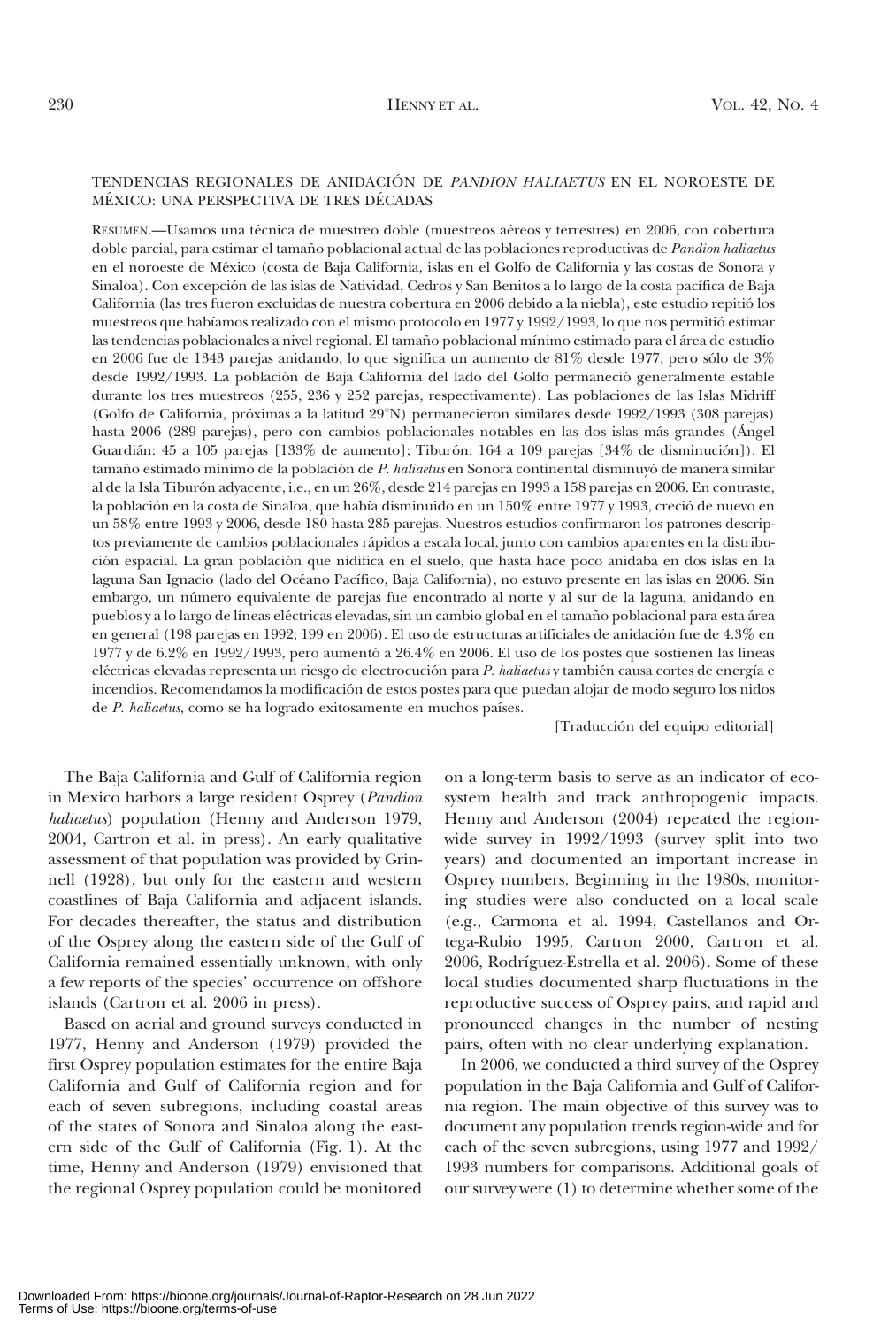

Figure 1. The Baja California and Gulf of California study area for Ospreys.

patterns described at a local level could be detected on a larger scale, and (2) to assess possible causes associated with shifts in the distribution of nesting pairs or changes in reproductive rates, including whether they were indicative of widespread changes in the environment, either natural or anthropogenic.

### STUDY AREAS

Our study area consisted of seven designated regions within northwestern Mexico (Fig. 1). (1) The Northwest Baja California region extends along the Pacific coast of Baja California from the U.S.-Mexico border south to and including Scammon's Lagoon,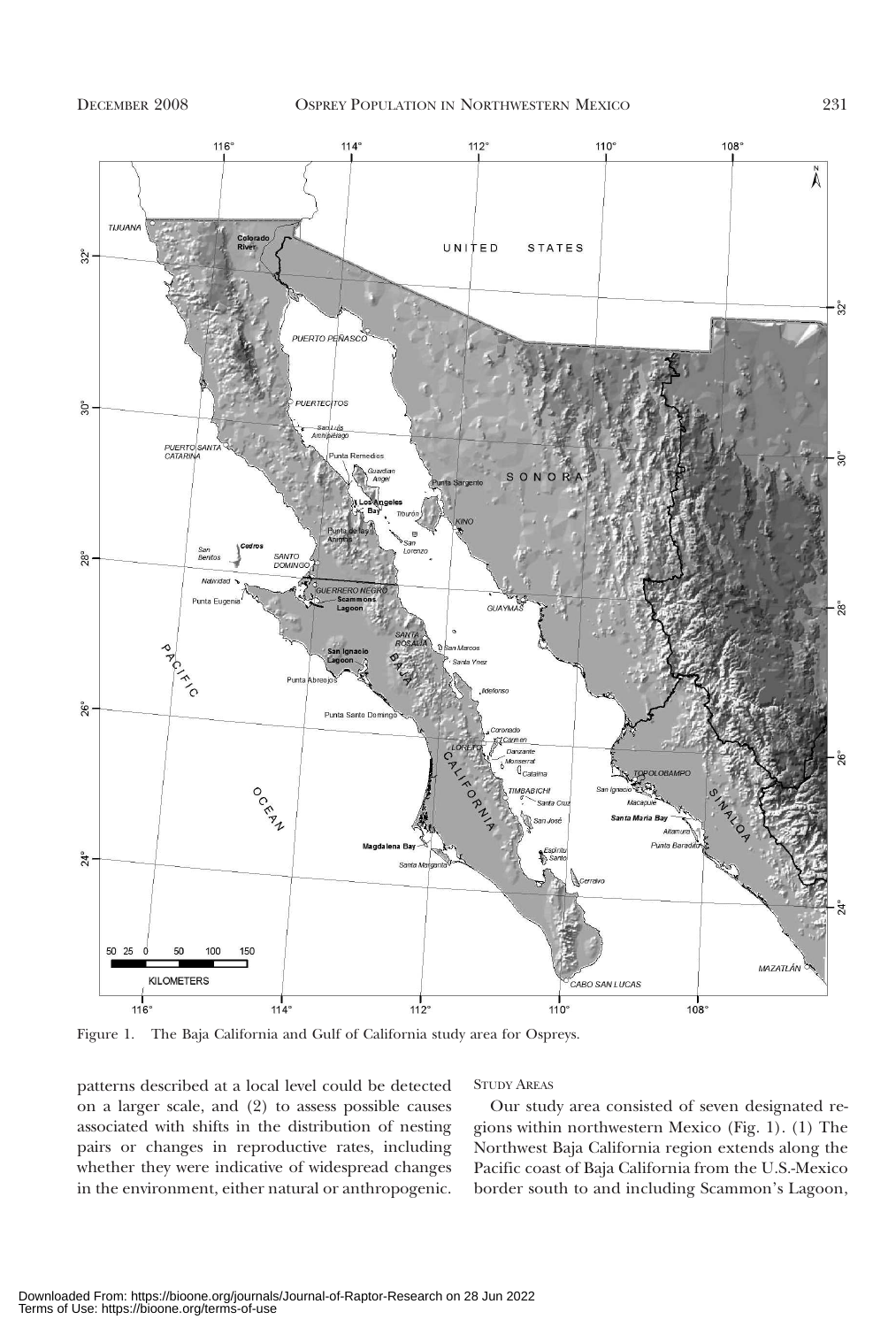and west to Punta Eugenia, including Natividad, Cedros, and San Benitos islands. (2) The Southwest Baja California extends south from Punta Eugenia along the Pacific coast to Cabo San Lucas at the southern tip of the peninsula. (3) The Northeast Baja California region includes the coast of the Gulf of California from the mouth of the Colorado River south to the town of Santa Rosalia. The terrain from the Colorado River south to Puertecitos is flat and contains few cacti suitable for nesting sites (such as the giant cardon [Pachycereus pringlei]). (4) The Southeast Baja California region extends along the coast from Santa Rosalia south to Cabo San Lucas, including associated islands of Carmen, San Marcos, Cerralvo, Santa Cruz, Coronado and Santa Catalina, Monserrat, San Jose, Partida, and Espíritu Santo. (5) The Midriff Islands region comprises several islands located in the Gulf of California in the vicinity of  $29^{\circ}$ N latitude. (6) The Coastal Sonora region included the coastline of the entire state of Sonora, from the Colorado River in the north to the border with the state of Sinaloa in the south. The extreme northern portion of the region is flat with no cacti; then cardon cactus appear sporadically. Further south along the coast, there are a few sandy cliffs and, eventually, some rocky cliffs. (7) The Coastal Sinaloa region extended along the Gulf of California coastline from the border with the state of Sonora in the north to Mazatlan in the south in 1977 and 1993, but in 2006 the survey extended further south to San Blas, Nayarit, although no nesting Ospreys were seen south of Mazatlan. Detailed ecological and physical descriptions of habitats in this general region can be found in Part I of Cartron et al. (2005).

#### **METHODS**

We located Osprey nests in 2006 from a twinengine fixed-wing aircraft (Partenavia PN68TC) with excellent visibility and a Global Positioning System (GPS). The survey was flown at an altitude of 60–100 m between 23 March and 1 April. The GPS allowed us to record the location of each occupied nest in 2006, as in 1992/1993. No GPS was available during the 1977 survey. The surveys in 1977 and 1992/1993 had been flown at about the same time (24 March–1 April, and 20 March–2 April, respectively). A pilot and two observers (same as in 1977 and 1992/ 1993: CJH and DWA) were present in the plane. Surveys were conducted in ca. 80 h of flying time, again similar to the 1977 and 1992/1993 surveys.

To locate nests during the aerial survey, we made a single pass along the shore to census rocky or sandy cliffs adjacent to the shoreline or flat terrain with no

cacti. In areas where large cactus or mangrove forests existed near the shoreline, we flew transects at increasing distances inland from the shore looking for Osprey nests until no more were observed. Emphasis was also placed on locating nests on poles supporting overhead electric lines (power poles) and other structures in towns. Generally, we did not find nesting pairs more than 2 km inland from the shoreline, but when nests were found on power poles, we extended the survey inland along the overhead electric line, 1 km beyond the last nest observed. The same locations were surveyed in 1977, 1992/1993 and 2006 except for three islands along the Pacific coast of Baja California that were missed in 2006 due to fog.

We classified nests observed during the aerial survey as occupied if an adult was present on or in the immediate vicinity of the nest, or if young/eggs were seen in the nest. An attempt was made to schedule the aerial survey during the peak of the nesting cycle, although the season is not well synchronized in southern latitudes. Occupied nests would have been missed if a bird was not at or near a nest when it was surveyed, the nest was abandoned before the area was surveyed, nesting was initiated after the area was surveyed, or we failed to see the nest. Unoccupied nests we detected were also recorded.

Because it is costly and time-consuming to conduct the ground or boat survey portion of the double survey, we surveyed all the study area by air but covered  $\leq 10\%$  of the population from the ground, to develop a partial double-survey population estimate and its associated variance. The ground surveys were made by boat, from a 4-wheel-drive vehicle, or on foot. The ground surveys were conducted within a few days to 2 wk of the aerial survey, and made it possible to compare numbers of occupied nests at the time of census in various areas seen from air, ground, and both air and ground. Comparing data from both counts allowed us to obtain a visibility rate for adjusting aerial counts to the total nesting population at the time of the survey, by use of a modification of the Petersen Estimator (Henny and Anderson 2004). We sampled a finite population of size  $N$  (N unknown) by use of the two methods. Variables were defined as:

- $s_a$  = the number of nests observed by aerial survey (method 1)
- $s_g$  = the number of nests observed by ground survey (method 2)
- $m = the number of nets observed by both$ methods.

Then,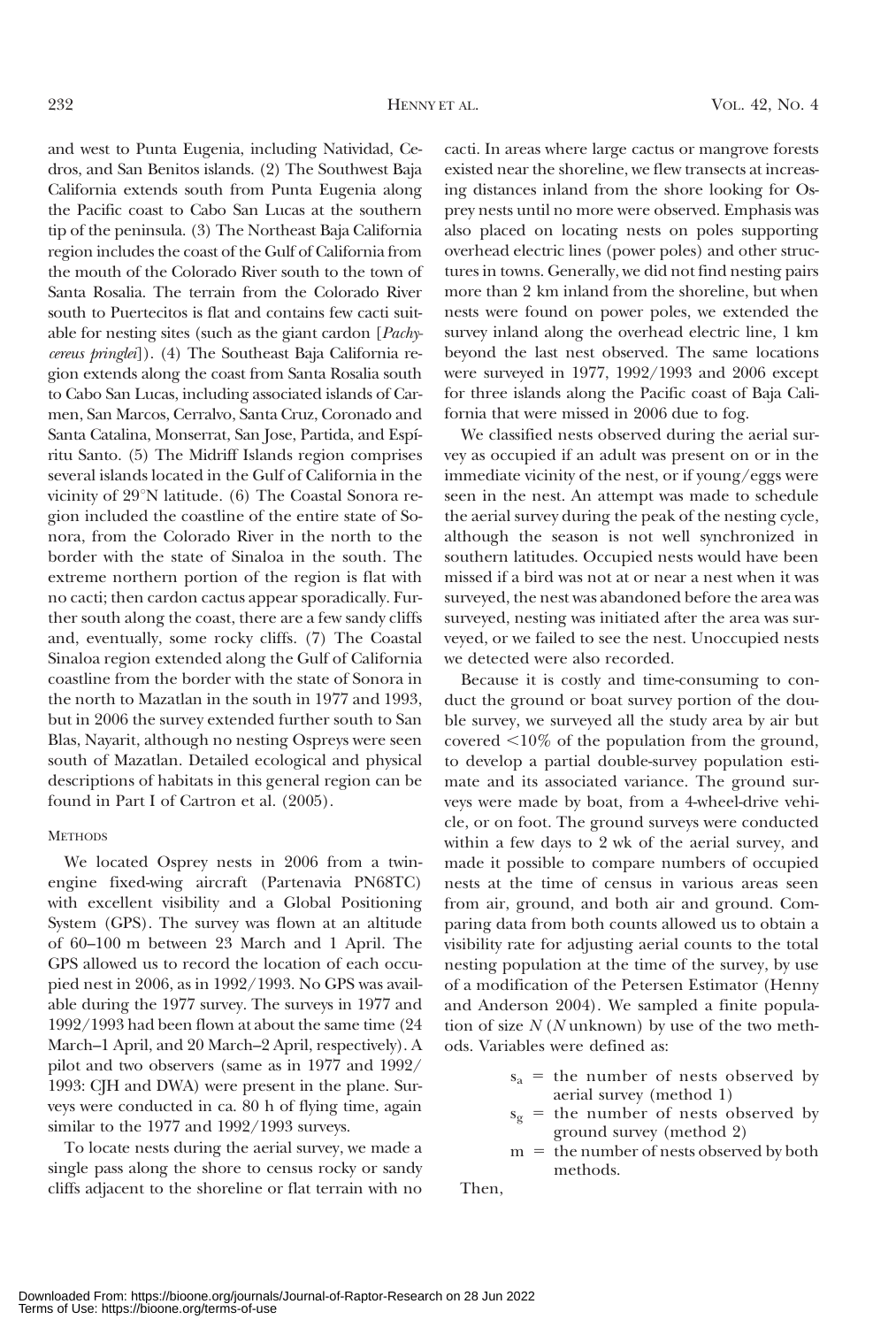| YEAR<br><b>NEST SUBSTRATE</b>         | Air<br>$(s_a)$ | <b>GROUND</b><br>$(s_g)$ | <b>BOTH</b><br>(m) | <b>ESTIMATED</b><br>TOTAL $(N)$ | <b>VISIBILITY RATE</b><br>$(\hat{N}/s_a)$ |
|---------------------------------------|----------------|--------------------------|--------------------|---------------------------------|-------------------------------------------|
| 1977                                  |                |                          |                    |                                 |                                           |
| <b>Cliffs</b>                         | 88             | 121                      | 74                 | 143.89                          | $1.64^{\rm a}$                            |
| Cactus                                | 7              | 9                        | 6                  | 10.50                           | 1.50                                      |
| Cliffs and cactus (combined)          | 95             | 130                      | 80                 | 154.38                          | 1.63                                      |
| Ground (Scammon's Lagoon)             | 26             | 23                       | 22                 | 27.18                           | 1.05                                      |
| 1992, 1993                            |                |                          |                    |                                 |                                           |
| Cliffs (Los Angeles Bay) <sup>b</sup> | 32             | 43                       | 25                 | 55.04                           | 1.72                                      |
| Cactus (Kino)                         | 16             | 27                       | 16                 | 27.00                           | 1.69                                      |
| Cliffs and cactus (combined)          | 48             | 70                       | 41                 | 81.95                           | 1.71                                      |
| 2006                                  |                |                          |                    |                                 |                                           |
| Cliffs (Los Angeles Bay)              | 25             | 37                       | 22                 | 40.22                           | 1.61                                      |
| Cactus and other (Kino and vicinity)  | 23             | 33                       | 18                 | 42.17                           | 1.83                                      |
| All combined                          | 48             | 70                       | 40                 | 84.00                           | 1.75                                      |

Table 1. Number of occupied Osprey nests (nesting pairs) seen from the air and ground.

<sup>a</sup> Values for three locations sampled in 1977 were 1.54, 1.75 and 1.77.

<sup>b</sup> Combined information for both 1992 and 1993.

# $\hat{\mathbf{N}} = s_a s_g / m$

is a reasonably good estimator of N. In this approach we assumed statistical independence of  $s_a$  and  $s_g$ .

In sampling Osprey nests, it was also necessary to assume  $N$  was not changing during the time between the ground and air survey. With the ground and aerial counts made within 2 wk of each other, it is doubtful that significant changes had taken place. Then  $N/s_a$  is a reasonably good estimator of the aerial Visibility Rate. The aerial count was multiplied by the aerial Visibility Rate to obtain population estimates for areas where only aerial counts were made. Separate Visibility Rates were initially estimated for nests in cacti, nests on cliffs, and ground nests on small islands. Several nests on other structures (power poles) were included at the air-to-ground comparison study area near Kino in 2006. For the current study, the nests on cliffs, cacti and other structures were combined because of their similar Visibility Rates (Table 1). Visibility Rates (combined nesting substrates) in 1977, in 1992–93, and in 2006 were similar (1.63, 1.71 and 1.75). No Visibility Rates were available for nests in mangroves; therefore, the combined value for cacti, cliffs and other nests was used. We believe nests in mangroves were more difficult to locate from the air, thus, nesting pairs in mangroves in coastal Sinaloa and perhaps Magdalena Bay may have been underestimated.

Scammon's Lagoon and vicinity, in the Northwest Baja California region, included large numbers of nesting Ospreys in several relatively small areas. Therefore, we relied upon detailed ground counts of that area by Castellanos and Ortega-Rubio (1995) and Castellanos et al. (1999) from 1993 for our earlier survey and counts by A. Castellanos (unpubl. data) from 2004 for this survey. For our study area, nests occupied at the time of the survey, but believed to have been missed by both air and ground surveys, were included in the Petersen Estimates presented here.

However, occupied nests abandoned before the survey, or initiated after the survey, are not included in our initial population estimates. In the text, we refer to ''observed'' occupied nests (nesting pairs) when raw counts were used and ''estimated'' occupied nests (nesting pairs) when Visibility-Rate-adjusted counts were used. For simplicity, we refer to these as either observed nesting pairs or estimated nesting pairs.

The variance estimate was detailed in our earlier report and included separate estimating procedures for areas with both aerial and ground surveys and for areas with aerial surveys only (Henny and Anderson 2004), but will not be described here. It is assumed that aerial visibility of occupied nests is the same in areas with aerial and ground coverage and in areas with only aerial coverage, and that the air and ground counts are statistically independent.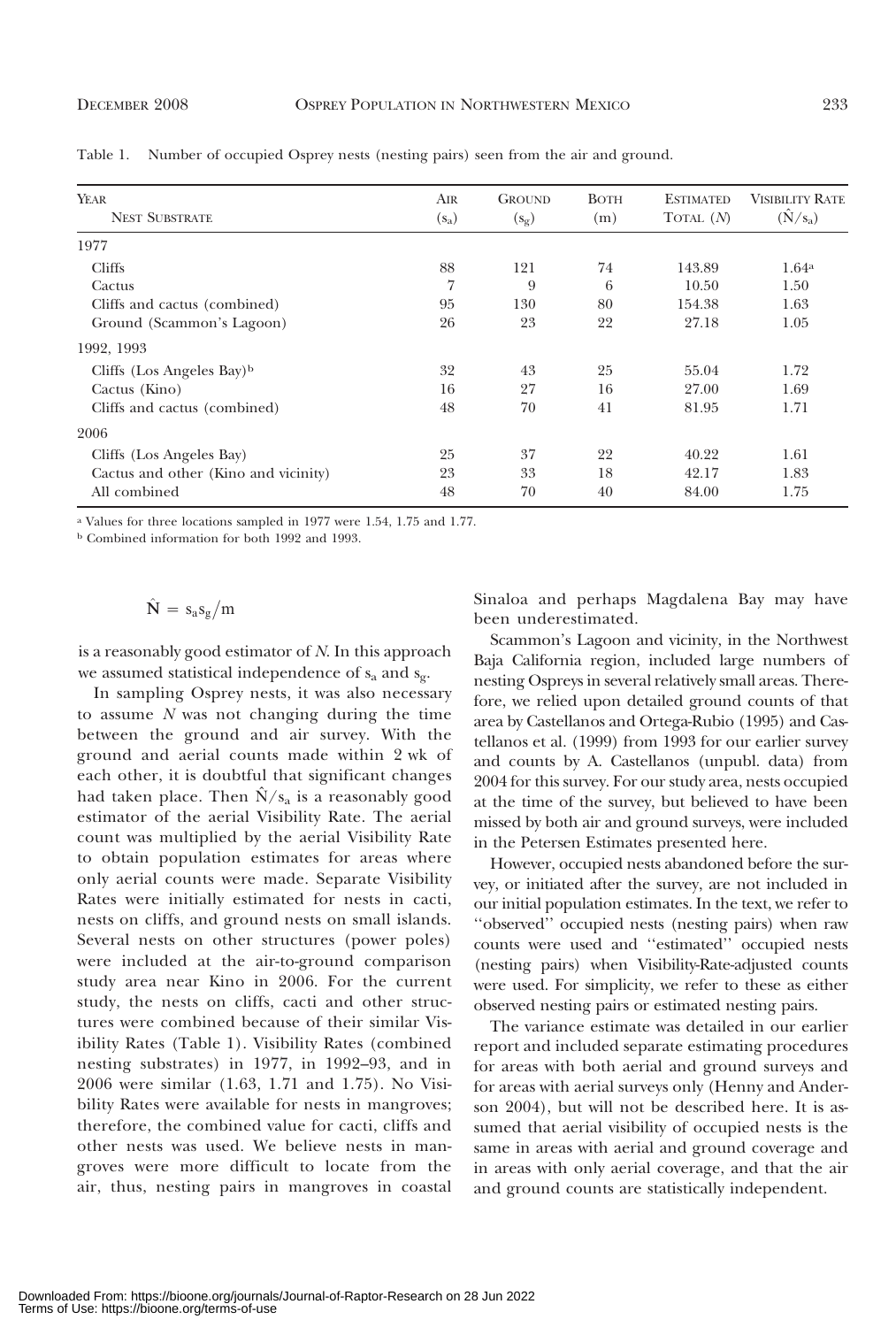Generally, in more northern latitudes where this type of survey approach was first conducted (Henny et al. 1974), the nesting cycle is more synchronized; however, this tight synchrony does not occur in Mexico. Our surveys in late March nearly coincided with the peak of occupancy as determined by Danemann (1994) in detailed studies of Ospreys nesting in San Ignacio Lagoon; however, only 83.9% of San Ignacio Lagoon's total nests occupied at one point or another during the nesting season would have been found occupied had one survey been conducted in late March, requiring a correction using a multiplication factor of 1.19 (see Henny and Anderson 2004). That same number was used here; we multiplied the estimated number of occupied nests at the time of the survey by 1.19 to compensate for nesting asynchrony. Note that because of this lack of nesting synchrony, there was no survey time when all nests for the year were occupied simultaneously. The final adjustment of population estimates for 2006 was also made for 1977 and 1992/1993 for the purpose of comparing double-adjusted estimates (for birds missed that were nesting at the time of the surveys and for those nesting earlier or later) and will only be presented in the last table. Future studies may show variability in nesting chronology among regions, but only one detailed chronology dataset currently exists. The same adjustment for nesting chronology was used for all regions and all survey time periods (1977, 1992/1993, and 2006).

In this paper, we thus present raw (or observed) numbers of occupied nests, numbers adjusted for visibility, and numbers adjusted for both visibility and nesting asynchrony. Numbers of nests adjusted for visibility correspond to our minimum estimated size of numbers of nesting pairs. Numbers of nests adjusted for both visibility and nesting asynchrony yield another estimate of the Osprey nesting population. Both the minimum estimate and the doubleadjusted estimate are important to consider, until more research is conducted on a large scale to finetune the adjustment for nesting asynchrony.

#### **RESULTS**

We summarized distribution and abundance in the seven designated regions.

Northwest Baja California. The estimated Osprey population in Northwest Baja California (excluding Natividad, Cedros, and San Benito islands, not surveyed in 2006 because of fog) increased from 1977 (70 pairs) to 1992 (167 pairs). However, there was little change between 1992 and 2006 (160 pairs; Table 2).

Specifically, no nesting pairs were observed between the border and Desembarcadero de Santa Catarina in either 1977 or 1992 with the northernmost nesting pair observed near Santa Catarina at  $29^{\circ}35'$ N,  $115^{\circ}22'$ W. From this point south to Morro Santo Domingo, an estimated 20 pairs were nesting in cliffs in 1977, with an estimated 31 pairs nesting in cliffs in 1992. However, by 2006 the nesting range extended north of Santa Catarina to 29°52'N,  $115^{\circ}4'W$  where a nest was built on a platform near a house, and a few other nests were on cliffs (Table 2). The estimated nesting population between Santa Catarina and Morro Santo Domingo was essentially unchanged at 32 pairs in 2006.

At Scammon's Lagoon, a part of the El Vizcaino Biosphere Reserve since 1988, the population increased from 50 to 86 nesting pairs between 1977 and 1982 when artificial structures (channel markers, power poles, platforms, etc.) became important nesting substrates (Henny and Anderson 2004), and then further increased to 126 in 1993 and 120 in 2004 (including 30 in the town of Guerrero Negro) when artificial nesting structures became even more important.

No nesting pairs were observed to the west along ''Scavenger's Beach'' between Scammon's Lagoon and Punta Eugenia in 1977, but an estimated 10 pairs were present in 1992. However, in 2006 only two pairs were estimated in the area. Due to fog in 2006, Natividad, Cedros, and San Benito islands (where an estimated 68 and 60 nesting pairs were present during the two earlier surveys) could not be surveyed.

Southwest Baja California. The total estimated population of this region increased from 35 pairs in 1977 to 198 pairs in 1992, which remained unchanged at 199 pairs in 2006. Interestingly, there was a major redistribution in 2006 to towns both north and south of the original nest sites (Table 2).

In 1977, only 35 pairs of Osprey were estimated nesting in the region with the majority (27 pairs) nesting on the ground on two small islands in San Ignacio Lagoon. However, Reitherman and Storrer (1981) reported 129 occupied nests on the two islands only 4 yr later in 1981. Danemann (1994) visited the islands regularly between January and June 1989 and counted 143 occupied nests (total count). During the 1992 survey of the lagoon, we counted Ospreys at 85 nests, and no Ospreys at 50 nests, but our counting technique for the dense colony was inadequate, especially when many adults were flying. Therefore, because the nesting colony re-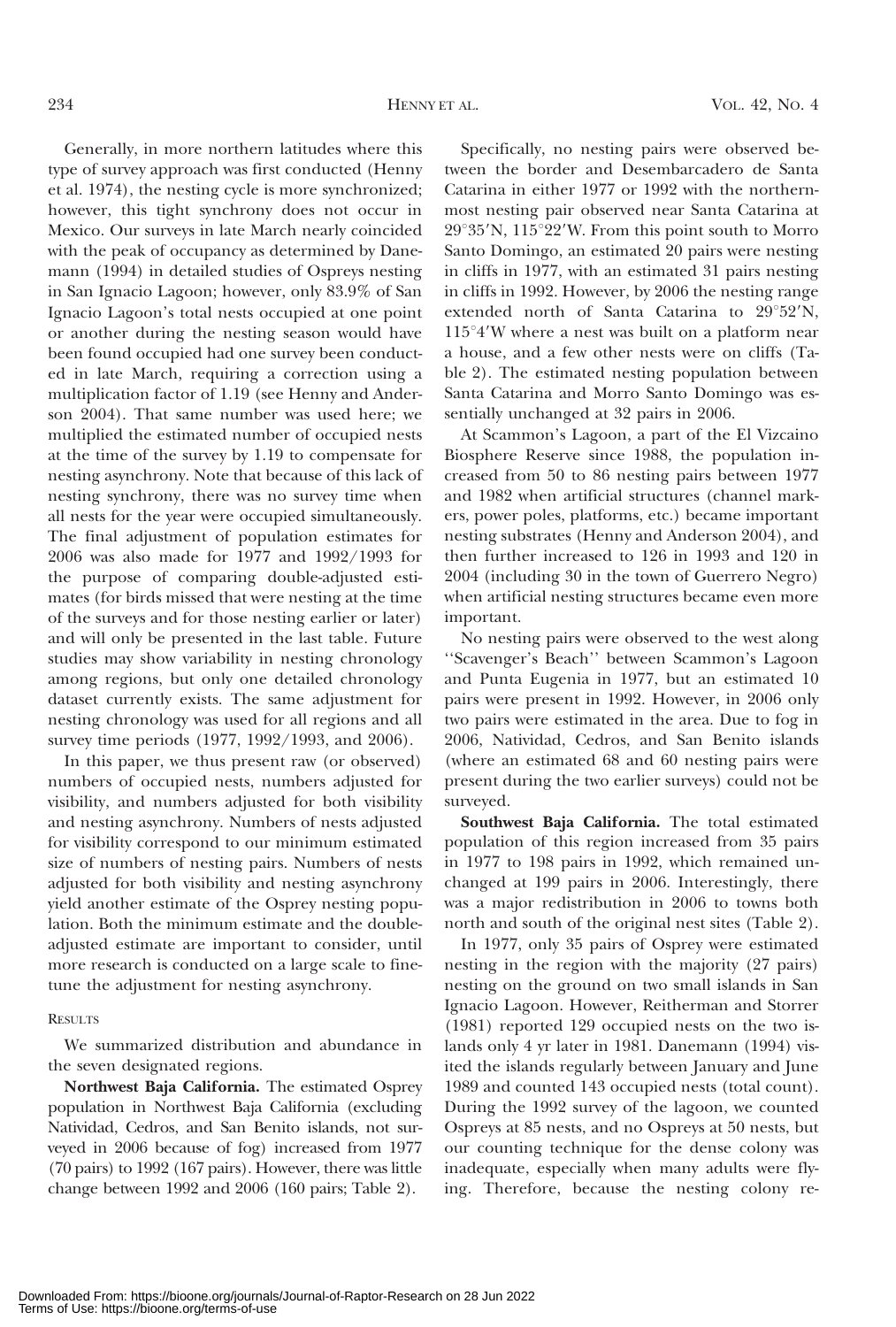Table 2. Distribution and abundance of occupied Osprey nests at the time of the aerial survey on the Pacific side of Baja California in 1977, 1992, and 2006.

|                           | 1977                                        | 1992                                  |              |               |               | 2006         |                                   |                           |
|---------------------------|---------------------------------------------|---------------------------------------|--------------|---------------|---------------|--------------|-----------------------------------|---------------------------|
| <b>LOCATION</b>           | <b>TOTAL</b><br><b>ESTIMATE<sup>a</sup></b> | TOTAL<br><b>ESTIMATE</b> <sup>b</sup> | <b>CLIFF</b> | <b>CACTUS</b> | <b>GROUND</b> | <b>OTHER</b> | <b>MAXIMUM</b><br><b>OBSERVED</b> | TOTAL.<br><b>ESTIMATE</b> |
| Northwest Baja California |                                             |                                       |              |               |               |              |                                   |                           |
| U.S. border to Puerto     |                                             |                                       |              |               |               |              |                                   |                           |
| Santa Catarina            | $\theta$                                    | $\theta$                              | 5.25         | $\theta$      | $\theta$      | 1.75         | $\overline{4}$                    | 7.0                       |
| Puerto Santa Catarina     |                                             |                                       |              |               |               |              |                                   |                           |
| to Morro Santa Domingo    | 19.5                                        | 30.8                                  | 26.25        | $\theta$      | $\theta$      | 5.25         | 18                                | 31.5                      |
| Scammon's Lagoon          |                                             |                                       |              |               |               |              |                                   |                           |
| and vicinity              | 50.1                                        | 126.0                                 | $\Omega$     | $\theta$      | 18c           | 102c         | 120                               | 120.0                     |
| Punta Mallarrimo to Punta |                                             |                                       |              |               |               |              |                                   |                           |
| Eugenia                   | $\Omega$                                    | 10.2                                  | $\theta$     | $\theta$      | $\theta$      | 1.75         | 1                                 | 1.8                       |
| Natividad Island          | 22.8                                        | 8.6                                   |              |               |               |              |                                   | NS <sup>d</sup>           |
| Cedros Island             | 19.6                                        | 18.8                                  |              |               |               |              |                                   | <b>NS</b>                 |
| San Benitos Islands       | 26.0                                        | 32.5                                  |              |               |               |              |                                   | NS.                       |
| Subtotal                  | 138.0 $(69.6)$ <sup>e</sup>                 | 226.9 $(167.0)^e$                     | 31.50        | $\theta$      | 18            | 110.75       | 143                               | 160.3                     |
| Southwest Baja California |                                             |                                       |              |               |               |              |                                   |                           |
| Punta Eugenia to          |                                             |                                       |              |               |               |              |                                   |                           |
| Punta Abreojos            | 1.6                                         | 5.1                                   | 14.00        | $\theta$      | $\theta$      | 54.25        | 39                                | 68.3                      |
| San Ignacio Lagoon        | 27.3                                        | 143.0                                 | $\theta$     | $\theta$      | 3f            | $\theta$     | 3                                 | 3.0                       |
| El Datil to Cabo San      |                                             |                                       |              |               |               |              |                                   |                           |
| Lucas                     | 6.5                                         | 49.6                                  | 7.00         | $\theta$      | $\theta$      | 120.75       | 73                                | 127.8                     |
| Subtotal                  | 34.5                                        | 197.7                                 | 21.00        | $\theta$      | 3             | 175.00       | 115                               | 199.0                     |
| <b>Grand Total</b>        |                                             | 173.4 $(104.1)^e$ 424.6 $(364.7)^e$   | 52.50        | $\bf{0}$      | 21            | 285.75       | 255                               | 359.3                     |

<sup>a</sup> From Henny and Anderson (1979).

<sup>b</sup> From Henny and Anderson (2004).

<sup>c</sup> Ground count by A. Castellanos Vera, 5–7 Feb 2004.

 $d$  NS = not surveyed in 2006 due to fog.

 $e$  Value in ( ) = estimate without Natividad, Cedros and San Benitos islands (comparable to 2006 total estimate).

<sup>f</sup> Ground count by R. Carmona, 25 Jan 2006.

mained large in 1992, we opted to use the 1989 complete count of Danemann in the report. Excluding San Ignacio Lagoon, only eight other pairs were estimated nesting in the region in 1977 and 55 additional pairs in 1992, with most nesting south of the lagoon (Table 2).

In contrast to the two earlier surveys, the San Ignacio Lagoon nesting colony of Ospreys was no longer present in 2006. A ground count was made on the islands in 2006 and only three occupied nests were reported (R. Carmona pers. comm.). Therefore, we did not fly low over the islands and only saw one flying Osprey from our higher-altitude flyover. In contrast, birds nesting on power poles and other artificial structures in nearby towns in the region increased from 1992 (an estimated eight pairs; Henny and Anderson 2004) to 2006, when we estimated 175 such pairs (Table 2). The towns with the greatest numbers of nesting pairs (from highest counts to lowest counts) and distance (north or south) away from San Ignacio Lagoon included: Puerto San Carlos (south 263 km), Punta Abreojos (north 46 km), Puerto Adolfo Lopez Mateos (south 217 km), La Bocana (north 56 km), Las Barrancas (south 139 km).

Northeast Baja California. An estimated 117 pairs of Ospreys nested in this region in 1977, 106 pairs in 1992, and 126 pairs in 2006 (Table 3). The Osprey breeding range has extended north from a tripod nesting structure placed on top of a building  $(30°45'N, 114°42'W)$  first observed occupied in 1992 and still occupied in 2006. The most northern nest in 2006 was on a power pole at San Felipe  $(31°03'N, 114°49'W)$ , with two additional nests observed north of the tripod nesting structure (another power pole at  $30^{\circ}56'$ N,  $114^{\circ}43'$ W, and a cactus at  $30^{\circ}46'$ N,  $114^{\circ}42'$ W). Bancroft (1927, 1932) stated that historically the San Luis Archipelago  $(29°57'N)$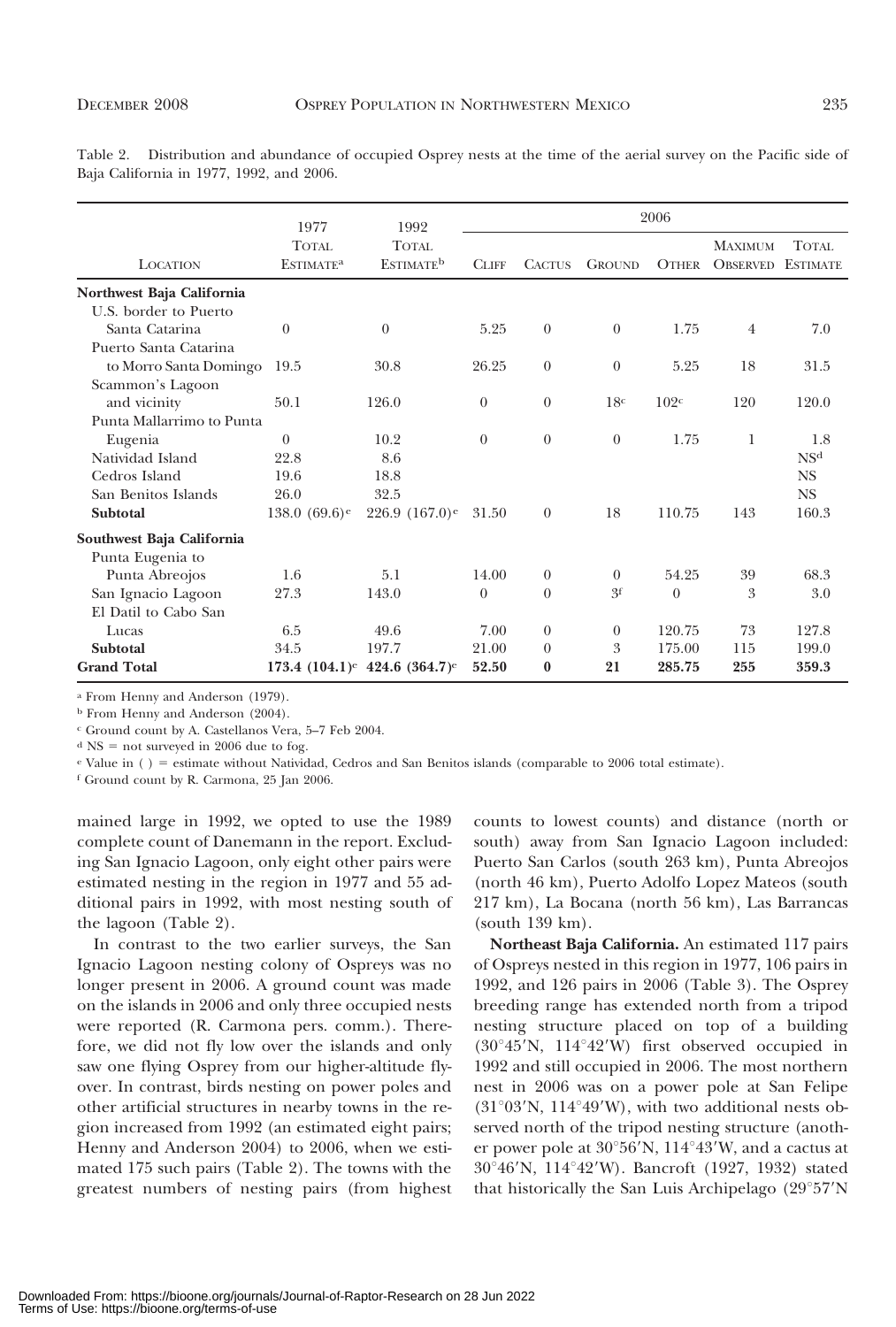Table 3. Distribution and abundance of occupied Osprey nests at the time of the aerial survey on the Gulf side of Baja California and Midriff Islands in 1977, 1992, and 2006.

|                                          | 1977                                 | 1992                                         |              |          |              | 2006                |                                                         |                   |
|------------------------------------------|--------------------------------------|----------------------------------------------|--------------|----------|--------------|---------------------|---------------------------------------------------------|-------------------|
| LOCATION                                 | TOTAL<br><b>ESTIMATE<sup>a</sup></b> | <b>TOTAL</b><br><b>ESTIMATE</b> <sup>b</sup> | <b>CLIFF</b> |          |              |                     | <b>MAXIMUM</b><br>CACTUS GROUND OTHER OBSERVED ESTIMATE | TOTAL.            |
| Northeast Baja California                |                                      |                                              |              |          |              |                     |                                                         |                   |
| Colorado River to Punta Remedios         | 37.4                                 | 23.9                                         | 21.00        | 3.50     | $\theta$     | 5.25                | 17                                                      | 29.8              |
| Punta Remedios to Punta de las Animas    |                                      |                                              |              |          |              |                     |                                                         |                   |
| Los Angeles Bay (islands)                | 35.0                                 | 29.3c                                        | 40.22        | $\theta$ | $\theta$     | $\theta$            | 39                                                      | 40.2 <sup>d</sup> |
| Other locations                          | 22.1                                 | 17.1                                         | 21.00        | $\Omega$ | $\theta$     | $\theta$            | 12                                                      | 21.0              |
| Punta de las Animas to Santa Rosalia     | 22.8                                 | 35.9                                         | 24.50        | 8.75     | $\theta$     | 1.75                | 20                                                      | 35.0              |
| Subtotal                                 | 117.3                                | 106.2                                        | 106.72       | 12.25    | $\theta$     | 7.00                | 88                                                      | 126.0             |
| Southeast Baja California                |                                      |                                              |              |          |              |                     |                                                         |                   |
| Santa Rosalia to Loreto                  | 65.6                                 | 49.5                                         | 42.00        | $\theta$ | $\theta$     | 14.00               | 32                                                      | 56.0              |
| Loreto to Timbabichi                     | 42.4                                 | 49.6                                         | 36.75        | $\theta$ | $\theta$     | 1.75                | 22                                                      | 38.5              |
| Timbabichi to Cabo San Lucas             | 29.3                                 | 30.8                                         | 22.75        | $\Omega$ | $\theta$     | 8.75                | 18                                                      | 31.5              |
| Subtotal                                 | 137.3                                | 129.9                                        | 101.50       | $\theta$ | $\theta$     | 24.50               | 72                                                      | 126.0             |
| Grand Total (Gulf Coast Baja California) | 254.6                                | 236.1                                        | 208.22       | 12.25    | $\mathbf{0}$ | 31.50               | 160                                                     | 252.0             |
| <b>Midriff Islands</b>                   |                                      |                                              |              |          |              |                     |                                                         |                   |
| Guardian Angel                           | 40.8                                 | 44.5                                         | 105.00       | $\theta$ | $\theta$     | $\theta$            | 60                                                      | 105.0             |
| San Lorenzo, San Lorenzo Norte,          |                                      |                                              |              |          |              |                     |                                                         |                   |
| Partida, Salispuedes, Rasa               | 52.2                                 | 53.0                                         | 36.75        | $\theta$ | $\theta$     | $\Omega$            | 21                                                      | 36.8              |
| Tiburón                                  | 71.8                                 | $164.2^e$                                    | 40.25        | 66.50    | $\theta$     | $1.75$ <sup>f</sup> | 62                                                      | 108.5             |
| San Estaban, Turner, Chollas             | 22.8                                 | 46.2 <sup>e</sup>                            | 39.00        | $\theta$ | $\theta$     | $\Omega$            | 29                                                      | 39.0              |
| Grand Total (Midriff Islands)            | 187.6                                | 307.9                                        | 221.00       | 66.50    | $\bf{0}$     | 1.75                | 172                                                     | 289.3             |

a From Henny and Anderson (1979).

<sup>b</sup> From Henny and Anderson (2004).

<sup>c</sup> Total estimate for 1993 was 25.2.

<sup>d</sup> Used adjustment factor determined for Los Angeles Bay in 2006.

<sup>e</sup> Aerial survey conducted in 1993.

<sup>f</sup> Only tree nest in Midriff Islands (near a well).

g Includes ground count by Tad Pfister in 2006 (4 occupied nests).

to  $30^{\circ}06'$ N) was the location of the northernmost nesting of the species in the region with about 60– 75 nesting pairs. The estimated number of nesting pairs at the San Luis Archipelago in 1977 declined to 16 pairs, then further declined to seven pairs in 1992 and remained unchanged at seven in 2006.

Los Angeles Bay and the nesting population on its small islands have been a focal point for Osprey studies for many years. The estimated population on the islands was 35 pairs in 1977, 29 pairs in 1992 and 40 pairs in 2006, with the pattern over time paralleling that observed for the whole region, except perhaps for the southernmost part of the region (Punta de las Animas to Santa Rosalia), which is a more remote area. Isla Tortuga was not surveyed in 1977 and 2006 (fog), but two occupied nests were located in 1992. The southern area showed an increase from an estimated 23 pairs in

1977 to 36 pairs in 1992 and then stabilized at 35 pairs in 2006.

Southeast Baja California. This region contained an estimated 137 pairs in 1977, 130 pairs in 1992 and 126 pairs in 2006 (Table 3). The islands along the coast listed in order of importance (nesting pairs) included Carmen, San Marcos, Cerralvo, Santa Cruz, Coronado, and Santa Catalina; and those with only one nest located include Monserrat, San Jose, Partida, Espíritu Santo, and three small near-shore islands. These islands accounted for an estimated 70 of the 126 nesting pairs in the region in 2006. At Isla Santa Ynez, where five occupied nests were observed on the ground and one on a fishing shelter in 1977, only one occupied nest was observed on the ground and one on a tower in 1992, but none were observed in 2006. A new southern record for nesting Osprey in Baja California was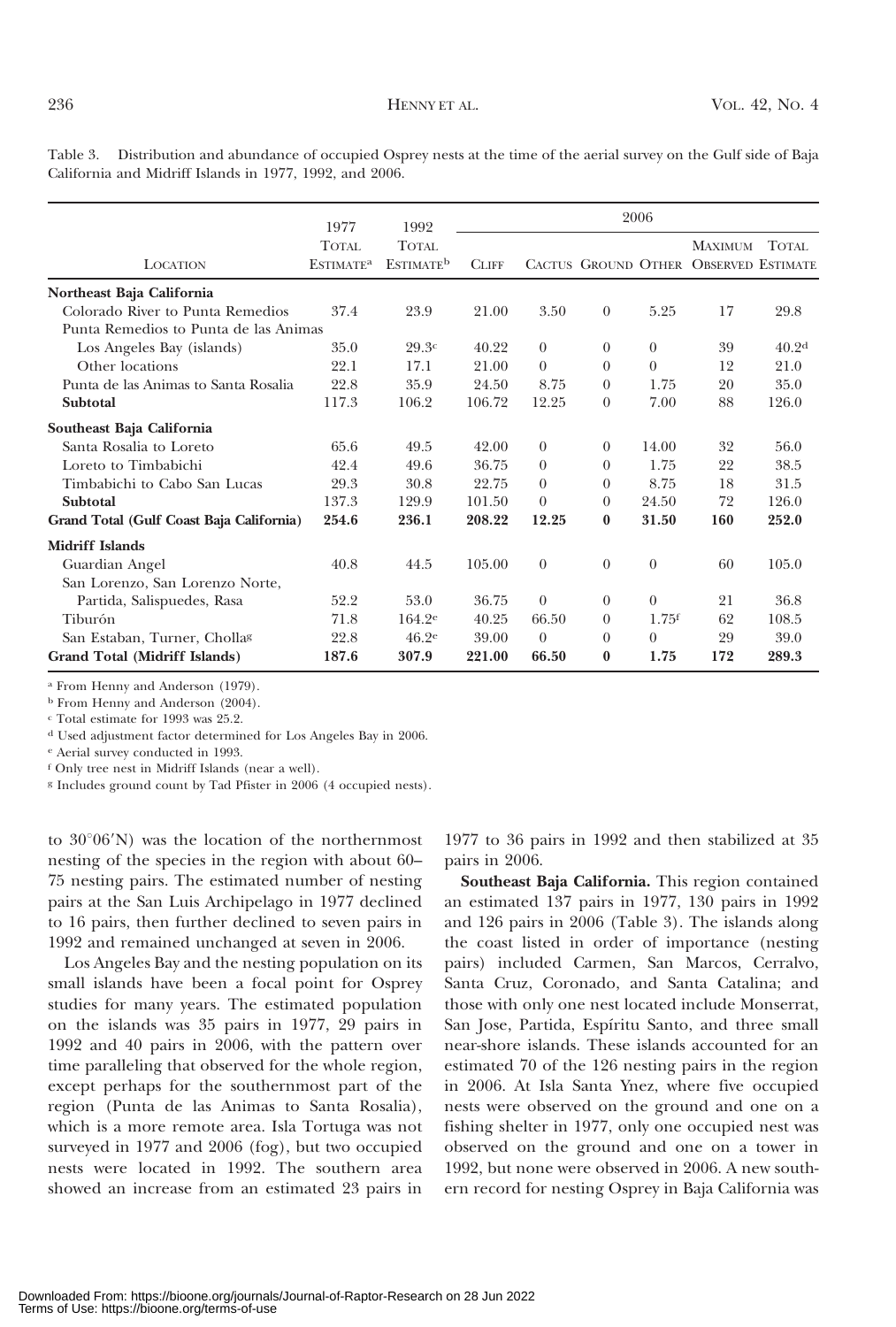Table 4. Distribution and abundance of occupied Osprey nests at the time of the aerial survey in coastal Sonora and Sinaloa in 1977, 1993, and 2006.

|                                  | 1977                                        | 1993<br>TOTAL.<br><b>ESTIMATE</b> <sup>b</sup> | 2006c        |          |                              |              |                                            |          |  |
|----------------------------------|---------------------------------------------|------------------------------------------------|--------------|----------|------------------------------|--------------|--------------------------------------------|----------|--|
| <b>LOCATION</b>                  | <b>TOTAL</b><br><b>ESTIMATE<sup>a</sup></b> |                                                | <b>CLIFF</b> |          | CACTUS MANGROVE <sup>d</sup> | <b>OTHER</b> | <b>MAXIMUM</b><br><b>OBSERVED ESTIMATE</b> | TOTAL.   |  |
| <b>Coastal Sonora</b>            |                                             |                                                |              |          |                              |              |                                            |          |  |
| Colorado River to Punta Sargento | 78.4                                        | 106.0                                          | 12.25        | 66.50    | $\theta$                     | 15.75        | 61                                         | 94.5     |  |
| Punta Sargento to Sinaloa border | 45.6                                        | 107.7                                          | 21.00        | 31.50    | $\Omega$                     | 10.50        | 39                                         | 63.0     |  |
| Subtotal                         | 124.0                                       | 213.7                                          | 33.25        | 98.00    | $\theta$                     | 26.25        | 100                                        | 157.5    |  |
| Coastal Sinaloa                  |                                             |                                                |              |          |                              |              |                                            |          |  |
| Sonora border to Topolobampo     | 6.5                                         | 13.7                                           | $\theta$     | 15.75    | $\Omega$                     | 7.00         | 13                                         | 22.8     |  |
| Topolobampo to Punta Baradito    | 61.9                                        | 165.9                                          | $\Omega$     | 243.25   | 15.75                        | 3.50         | 150                                        | 262.5    |  |
| Punta Baradito to Mazatlan       | 1.6                                         | $\theta$                                       | $\theta$     | $\Omega$ | $\theta$                     | $\Omega$     | $\theta$                                   | $\theta$ |  |
| Subtotal                         | 70.0                                        | 179.6                                          | $\Omega$     | 259.00   | 15.75                        | 10.50        | 163                                        | 285.3    |  |
| <b>Grand Total</b>               | 194.0                                       | 393.3                                          | 33.25        | 357.00   | 15.75                        | 36.75        | 263                                        | 442.8    |  |

<sup>a</sup> From Henny and Anderson (1979).

<sup>b</sup> From Henny and Anderson (2004).

<sup>c</sup> Survey extended south from Mazatlan to San Blas, Nayarit in 2006, but no nesting Ospreys located.

d Or other trees/bushes.

located on a rock pinnacle about 53 km northeast of San José del Cabo at 23°26'N, 109°25'W.

Midriff Islands. An estimated 188 pairs nested on the islands in 1977, 308 pairs in 1992/1993 and 289 pairs in 2006 (Table 3). The two largest islands, Guardian Angel and Tiburón, on opposite sides of the Gulf accounted for an increasing percentage of the total during the surveys; an estimated 113 pairs (60% of the total) in 1977, 209 pairs (67.8%) in 1992/1993 and 214 pairs (73.8%) in 2006. However, the relative importance of the two islands varied during the interval of surveys: Guardian Angel accounted for an estimated 21.7% of the population in the region in 1977, 14.5% in 1992/1993, and 36.3% in 2006. Conversely, Tiburón Island accounted for an estimated 38.3% of the population in 1977, 53.3% in 1992/1993 and 37.5% in 2006. The other islands on the Baja California side (San Lorenzo, San Lorenzo Norte, Partida, Salsipuedes, Rasa) showed a consistent decline as a percentage of the total in the region (1977, 27.8%; 1992/1993, 17.2%; 2006, 12.7%), whereas those on the Sonora side (San Esteban, Turner, Cholla) remained fairly consistent (1977, 12.2%; 1992/1993, 15.0%; 2006, 13.5%).

Coastal Sonora. An estimated 124 pairs nested in the region in 1977, 214 pairs in 1993 and 158 pairs in 2006 (Table 4). The highest population estimate for Sonora occurred in 1993, but was followed by a general decline in 2006, which appeared more precipitous south of Punta Sargento. Cartron (2000)

reported some years with extremely poor reproduction in his study area in coastal Sonora. During the 2006 ground surveys, the number of nesting pairs in that same study area and southwards to Estero Cruz at Bahia Kino appeared stable only along large esteros (negative estuaries). Some pairs in this region nested in cliffs, but most were in cardon cacti. The most northern occupied nest located in 2006 along the mainland of Mexico was on a power pole at  $31^{\circ}18'$ N,  $113^{\circ}13'$ W. Another nest was on a platform at  $31^{\circ}16'$ N,  $113^{\circ}27'$ W with two other nests on artificial (concrete and rebar) cactus at  $31^{\circ}14'N$ ,  $113^{\circ}13'$ W, all located in the vicinity of Puerto Peñasco, an area of rapid and extensive development. No Osprey in Sonora were nesting on artificial structures in 1977, but overhead electric line towers were constructed shortly after our first survey in 1978 and 1979 (Mellink and Palacios 1993). In 1993, 3.2% of Ospreys in the region were nesting on artificial structures, a value that increased to 16.7% in 2006.

Coastal Sinaloa. An estimated 70 pairs nested in the region in 1977, 180 pairs in 1993, and 285 pairs in 2006 (Table 4). From the Sonora border to Topolobampo, an estimated seven pairs nested in 1977, 14 pairs in 1993 and 23 pairs in 2006. The majority of the nests were located between Topolobampo and Punta Baradito: an estimated 62 pairs in 1977, 166 pairs in 1993, and 263 pairs in 2006. This area was further subdivided into two areas with the split at  $25^{\circ}10^{\prime}$ N. From Topolobampo south to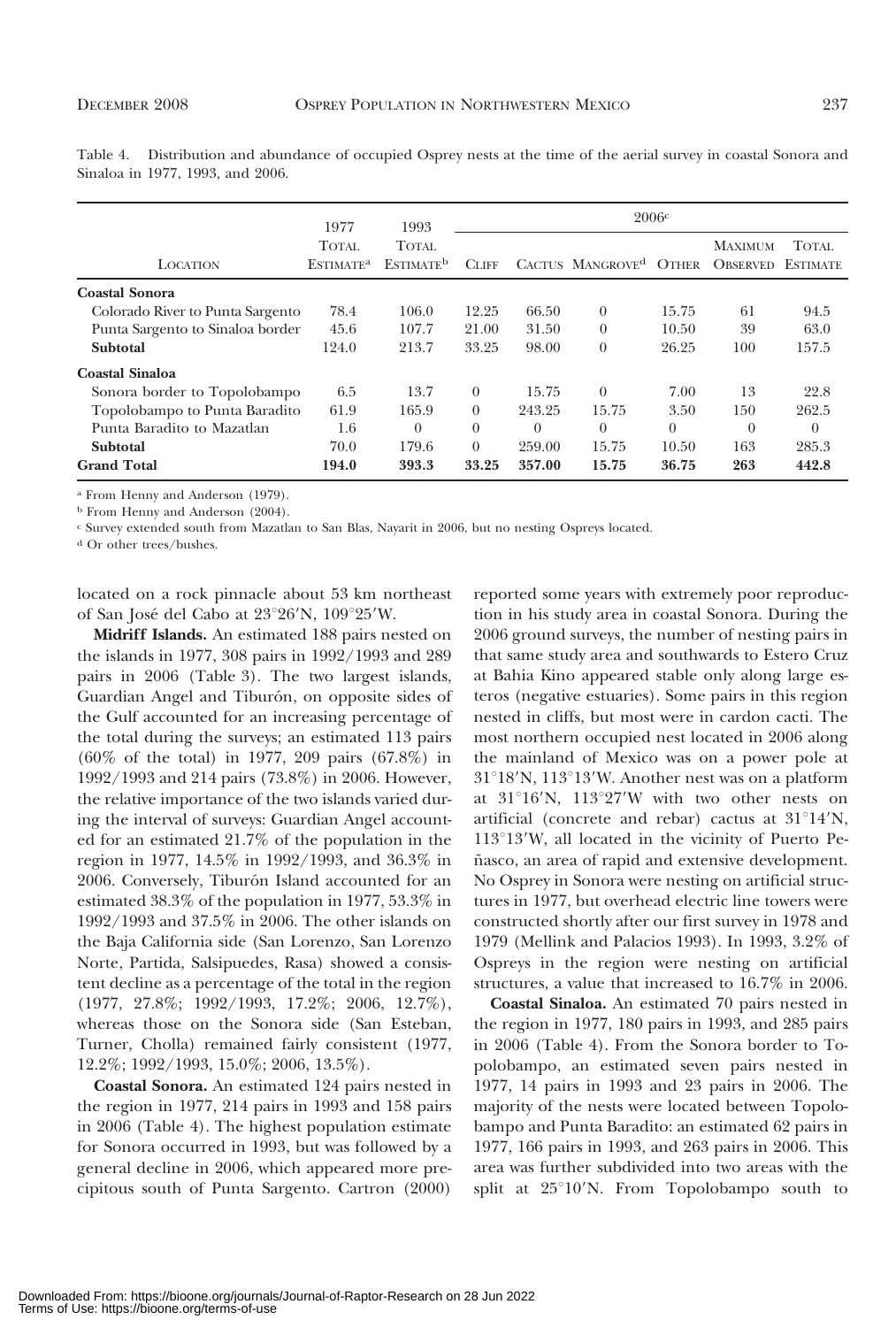|                            | ESTIMATED NUMBER OF OCCUPIED NESTS <sup>a</sup> |                  |                  |  |  |  |  |
|----------------------------|-------------------------------------------------|------------------|------------------|--|--|--|--|
| <b>NEST SITE SUBSTRATE</b> | 1977                                            | 1992/1993        | 2006             |  |  |  |  |
| Cliff                      | 479 $(59.1\%)$                                  | 542 (39.8%)      | $515(38.3\%)$    |  |  |  |  |
| Cacti                      | $213(26.3\%)$                                   | 506 $(37.2\%)$   | 436 $(32.5\%)$   |  |  |  |  |
| Ground                     | 59 $(7.3\%)$                                    | $213(15.6\%)$    | $21(1.6\%)$      |  |  |  |  |
| Artificial structures      | $35(4.3\%)$                                     | $85(6.2\%)$      | 354 $(26.4\%)$   |  |  |  |  |
| Mangrove/other trees       | $24(3.0\%)$                                     | $16(1.2\%)$      | $17(1.3\%)$      |  |  |  |  |
| Total                      | 810 $(100.0\%)$                                 | 1362 $(100.0\%)$ | 1343 $(100.1\%)$ |  |  |  |  |

|  |  |  |  |  |  | Table 5. Types of nest sites selected by Ospreys in the study area, 1977, 1992/1993, and 2006. |  |
|--|--|--|--|--|--|------------------------------------------------------------------------------------------------|--|
|--|--|--|--|--|--|------------------------------------------------------------------------------------------------|--|

a No adjustment of aerial survey population estimates was made here for nesting chronology. Data reflect the time of aerial survey.

 $25^{\circ}10^{\prime}$ N, which included the barrier islands of San Ignacio and Macapule, there were an estimated 31 pairs nesting in 1977, an estimated 118 pairs in 1993, and 213 pairs in 2006. South of  $25^{\circ}10'$ N, which included Santa Maria Bay and the barrier island of Altamura, we estimated 31 pairs in 1977, 48 pairs in 1993 and 49 pairs in 2006. Most Ospreys nesting in Sinaloa were nesting on barrier islands and peninsulas associated with several large bays. Mangroves and other brushy trees were abundant and some Ospreys nested in them. The species of cacti was a type that branches about 1.5 m above the ground (Pachycereus pecten-aboriginum), and most pairs here nested in cactus. The most rapid increase from 1993 to 2006 occurred at the barrier islands of San Ignacio and Macapule. The most southern nesting Osprey along the mainland was south of Punta Bardito in 1977 at Ensenada del Pabellón (24°38'N) in a mangrove, although an occupied nest was reported on an island in Mazatlan harbor  $(-23^{\circ}13'N)$  in March 1978 (see addendum to Henny and Anderson [1979]). No nests were located south of Punta Baradito in 1993 or 2006 (Fig. 1).

Nesting Sites. In our study area in Mexico, trees, with the exception of mangroves at more southern latitudes, were rare, but other options including cliffs, rock pinnacles, cacti, and the ground on small islands provided the historic nesting substrates. Numerically, the most important nesting substrate throughout the years was large cliffs adjacent to the sea (1977, 59%; 1992/1993, 40%; 2006, 38%; Table 5) both on the mainland and on islands. Sometimes the cliffs consist of large pinnacles or stacks upon which the Ospreys built their nests. However, small sandy cliffs contained nesting Ospreys in a few areas. Large cacti comprised the next-most significant substrate (1977, 26%; 1992/ 1993, 37%; 2006, 33%), especially in flat terrain, and were numerically most important in Sonora, Sinaloa, and Tiburón Island. Mangroves and other trees were generally available only in the southern portion of the study area. Ground-nesting Ospreys during the studies were restricted to very small islands at three locations: Scammon's Lagoon, San Ignacio Lagoon, and Santa Ynez Island.

By 1977, Ospreys were using artificial nesting structures, primarily at Scammon's Lagoon; however, towers, pilings, channel markers, debris washed ashore, boats (sunk and aground), and power poles were occasionally used at various locations in the study area. In the 1992/1993 survey, we recorded not only an increase in the overall nesting population, but also an increase in the percentage of the population (from  $4.3\%$  to  $6.2\%$ ) nesting on artificial structures. Some artificial structures used in flat terrain with no suitable cacti resulted in relatively short northward range expansions for the species. By 2006, artificial structures became much more important, accounting for 26.4% of all nests, including 79.5% of nests on the western side of Baja California, but only 6.9% of nests elsewhere.

Northwestern Mexico Survey Totals. The estimated number of occupied nests reported for each region at the time of the survey is shown in Table 6, as well as the double-adjusted estimated size of the population, which accounts for the nesting asynchrony at southern latitudes. Estimates of precision are provided by 95% C.I.s. We note that the change in population size between the three survey periods was not a function of changes in Visibility Rates, which were very similar for the three surveys (1.63, 1.71, and 1.75).

### **DISCUSSION**

We found that the general distribution of Ospreys in the northwestern Mexico survey area did not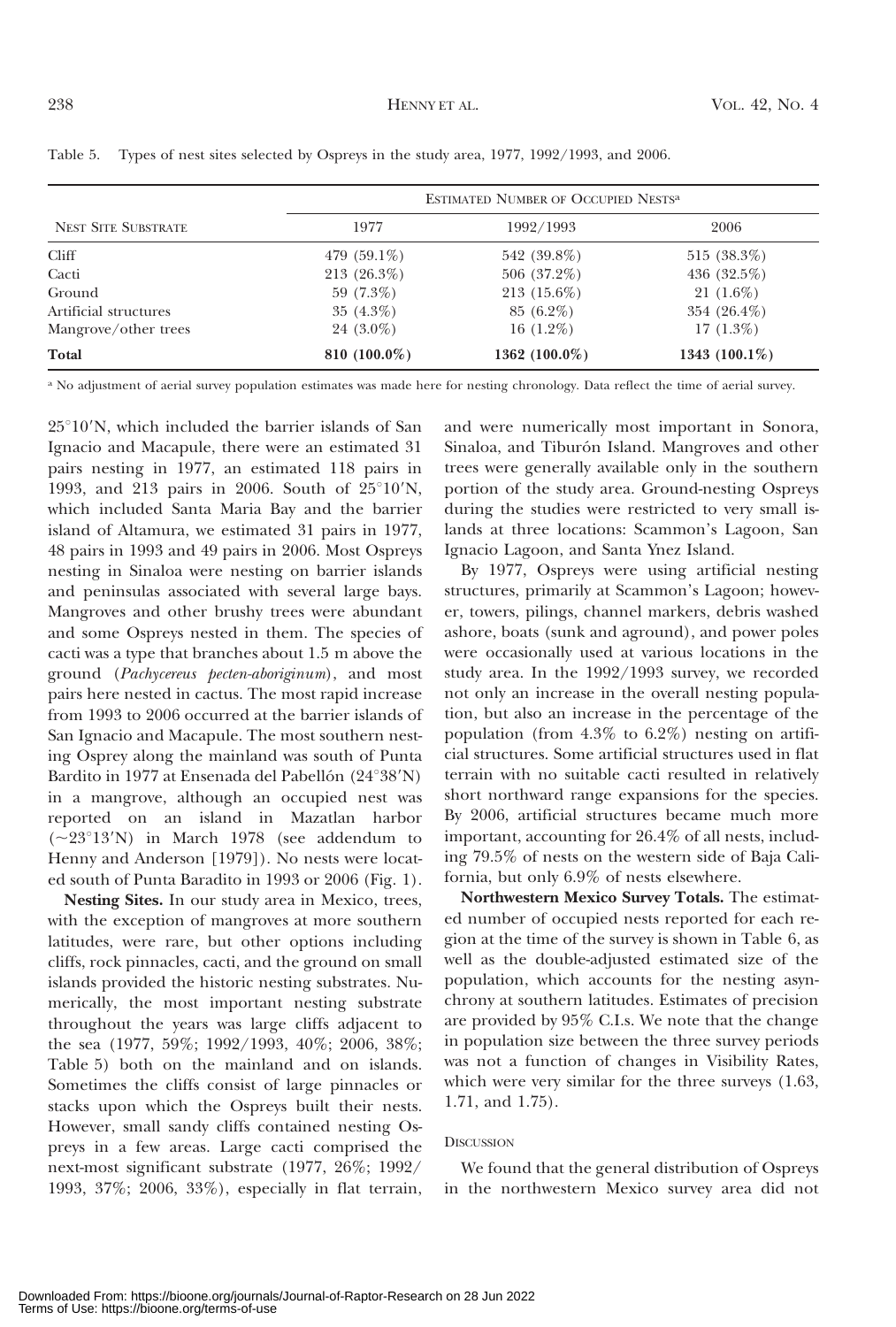| <b>LOCATION</b> | 1977a             | 1992–1993 <sup>a</sup>                        | 2006a                                         |
|-----------------|-------------------|-----------------------------------------------|-----------------------------------------------|
| NW Baja Calif.  | 138.0 (164.2)     | $226.9 \pm 20.6^{\rm b}$ (246.1) <sup>c</sup> | $160.3 \pm 7.4$ bd $(190.8)$ <sup>d</sup>     |
| SW Baja Calif.  | 35.4(42.1)        | $197.7 \pm 11.1^{\circ}$ (208.1) <sup>c</sup> | $199.0 \pm 36.4$ (236.8)                      |
| NE Baja Calif.  | 117.3(139.6)      | $106.2 \pm 21.6$ (126.4)                      | $126.0 \pm 23.1$ (149.9)                      |
| SE Baja Calif.  | 137.3 (163.4)     | $129.9 \pm 26.5$ (154.6)                      | $126.0 \pm 23.1$ (149.9)                      |
| Midriff Is.     | 187.6 (223.2)     | $307.9 \pm 62.8$ (366.4)                      | $289.3 \pm 52.9$ (344.3)                      |
| Sonora          | 124.0 $(140.7)^c$ | $213.7 \pm 43.6$ (254.3)                      | $157.5 \pm 28.8$ (187.4)                      |
| Sinaloa         | 70.0(83.3)        | $179.6 \pm 36.6$ (213.7)                      | $285.3 \pm 52.2$ (339.5)                      |
| <b>Totals</b>   | 810 (957)         | $1362 \pm 278$ (1570)                         | $1343 \pm 246^{\text{d}}$ (1598) <sup>d</sup> |

Table 6. A summary of estimated number of occupied Osprey nests  $\pm 95\%$  C.I. in the study area, 1977, 1992/1993, and 2006.

<sup>a</sup> First estimate refers to those nesting at the time of the survey including those missed by aerial survey; estimate in parentheses refers to double-adjusted population estimate which includes those not nesting at the time of the survey due to asynchronized nesting season at southern latitudes (initial estimate multiplied by 1.19, see Henny and Anderson 2004).

 $b$  N  $\pm$  95% C.I. for regional population estimates (C.I., assumes variance 0 for total counts at Scammon's and San Ignacio Lagoons). <sup>c</sup> Complete counts used for Scammon's Lagoon (1993), San Ignacio Lagoon 1989 for 1992 survey, and behind Punta Sargento (1977),

thus those portions not adjusted for asynchronized nesting. Ground count at Scammon's Lagoon for the recent survey was conducted over short time interval, therefore, counts adjusted for asynchronized nesting.

d Estimated numbers not comparable to earlier years because of fog at several islands (see text).

change (with the exception of some short range expansions) between 1977 and 2006, although local and regional changes in abundance were apparent and variable.

Northwest Baja California. This region has the best-documented historical changes in Osprey population numbers over time in Mexico. These changes were summarized in detail in our earlier reports (Henny and Anderson 1979, 2004). The four most northern islands or groups of islands (Los Coronados, Todos Santos, San Martín, and San Gerónimo) had no nesting Ospreys during our three surveys. Los Coronados historically had no known nesting pairs, but Ospreys were common on the other three islands ( Jehl 1977). The last pair was observed at San Martin in 1971 ( Jehl 1977). These extirpations were concomitant with extirpations on islands off southern California (Kiff 1980). The population is now, however, slowly re-extending its range from the south, and by 2006 the range extended northward from  $29^{\circ}35'$ N,  $115^{\circ}22'$ W to  $29^{\circ}52'$ N,  $115^{\circ}41'$ W (ca. 42 km in 14 yr, or ca. 3 km/yr). We suggest that Osprey reintroductions from Scammon's Lagoon north to California's Channel Islands could expedite the repopulation of Ospreys where they have been missing for decades. Four young Ospreys were successfully hacked at a release tower on Santa Catalina Island in southern California in 2000 (D. Garcelon pers. comm.), but the program was not continued. Scammon's Lagoon is the focal point for Ospreys in this region and the large population there, now mostly nesting on artificial structures, stabilized between 1992 and 2006 with much higher numbers than in the 1940s, or even the 1980s. Unfortunately, we have no recent information to report for the islands to the west (Natividad, Cedros, and San Benitos); they were not surveyed in 2006 because of fog.

Southwest Baja California. Perhaps the most dynamic region is Southwest Baja California where ground-nesting Osprey at San Ignacio Lagoon were at apparently low numbers in 1977 (27 pairs), but increased tremendously (129 pairs) by 1981 (Reithermann and Storrer 1981) and where 143 pairs were counted nesting in 1989 (Danemann 1994). Rodríguez-Estrella et al. (2006) reported 116 active nests on the islands in San Ignacio Lagoon in 1998, 93 active nests in 2000, and 78 active nests in 2001, with production declining over time, 0.95, 0.83, and 0.53 fledglings/active nest, respectively. When the survey was repeated in 2006, only three pairs were likely nesting on the islands, but the numbers lost at San Ignacio Lagoon could be accounted for at nearby towns and associated power lines. Thus, nesting pairs on the islands were declining from the peak by 1998 and continued to decline through 2001 with productivity rates also declining. Large counts of nesting Ospreys at the towns of Puerto San Carlos and Puerto Adolpho Lopez Mateos were already observed in 2002 (E. Palacios and colleagues pers. comm.). Together, these observations indicated that Osprey had not completely abandoned the islands by 2001, although a reduction in nesting numbers occurred. Thus, the redistribution away from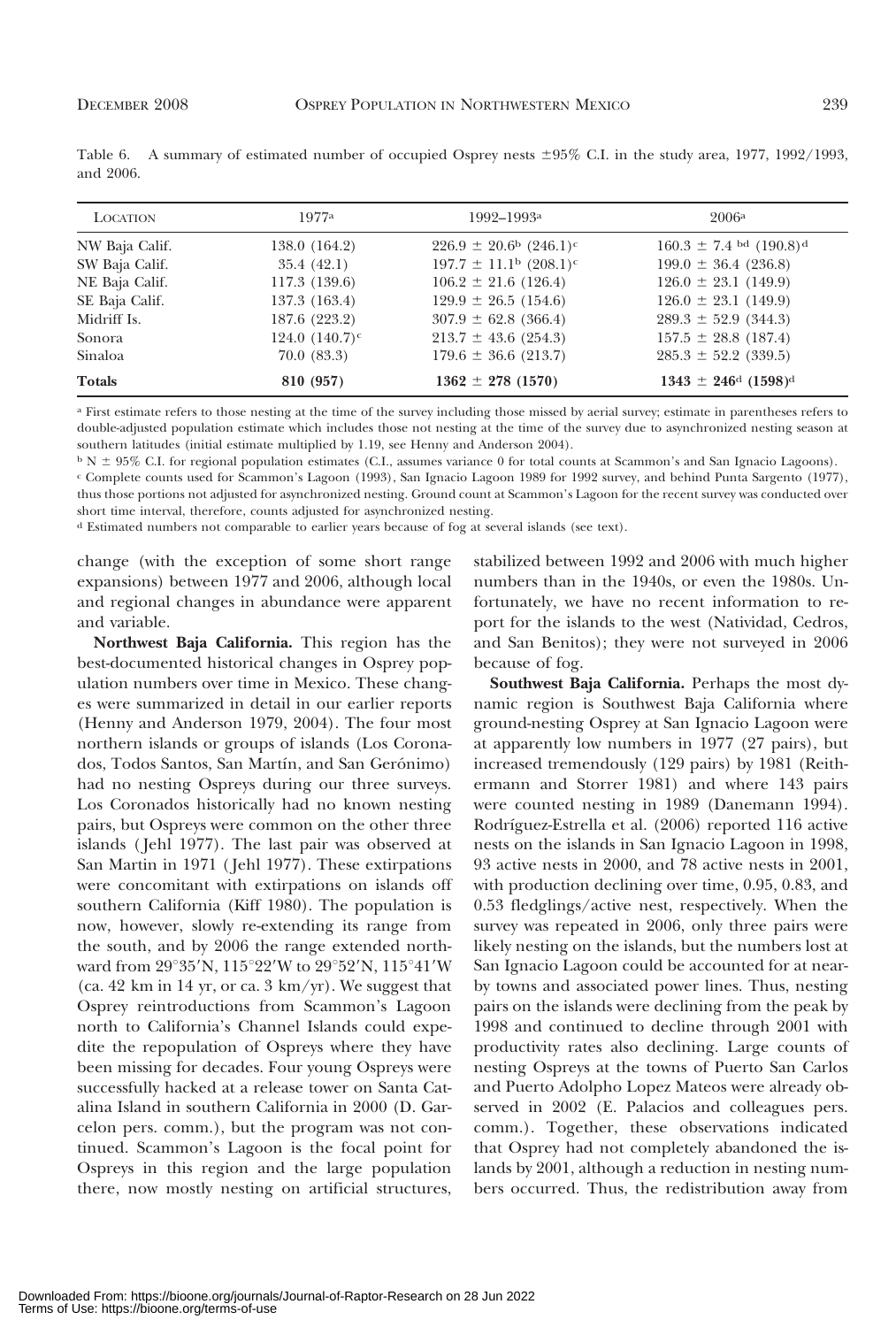San Ignacio Lagoon to the adjacent towns appeared gradual and continued after the 2001 nesting season. The cause remains uncertain and may not be a single factor. Possible explanations for the redistribution include: (1) reduction in fish availability in the lagoon, (2) increased acceptance or tolerance of nests in towns, due in part to education and the presence of wildlife personnel, (3) a combination of the two factors. Human disturbance on the islands is not likely a factor because the area is patrolled by wildlife personnel.

Gulf Coast Baja California. Both the North and South coasts showed the least change over the span of the three surveys, perhaps somewhat surprisingly, as large population increases were recorded for all other regions between 1977 and 1992/1993. Although the population appeared stable during the three surveys in the last 29 yr, there is evidence that it was historically much larger at least in the San Luis Archipelago (Bancroft 1927, 1932). This regional population now primarily nests on cliffs (82.6%) with artificial structures (12.5%) of minor importance, although nests were occasionally located in towns. In general, the present distribution of the scattered nesting is quite similar to earlier years. However, at one location, Espiritu Santo Island, the population seems quite dynamic, with only one occupied nest observed during our 1977 survey, but 22 occupied nests in 1986 (Carmona et al. 1994). Only a single occupied nest was on the island during our 1992 survey, although 16 unoccupied nests were observed. The Espiritu Santo count was again only one occupied nest in 1999 and 2006 (the most recent survey). Thus, short-term local changes can certainly occur during the long interval between the regional aerial surveys.

Midriff Islands. These islands in the Gulf of California showed an interesting dichotomy during the 1977 and 1992/1993 surveys: specifically, the islands near the Gulf coast of Baja (Guardian Angel and the series of islands associated with San Lorenzo) maintained nearly identical numbers (93 pairs vs. 98 pairs), while those closer to Sonora (Tiburón, San Esteban, Turner, and Cholla) showed major increases (95 pairs vs. 210 pairs). These findings paralleled those reported for the adjacent mainlands for the same time periods. However, in 2006, the nesting population on the islands nearer Baja California increased to an estimated 142 pairs, while the island population nearer Sonora decreased to 148 pairs. Thus, the sizes of the two populations were again similar in 2006 (142 and 148 pairs), but at higher

numbers than in 1977 (93 and 98 pairs). Factors responsible for the Osprey increase in the early 1990s on the islands off the Sonora coast and eventual decrease by 2006 may include reduced fish availability and the associated lower reproductive success. Reduced reproductive success over a long period of time associated with food shortages (as reported along the coast of Sonora; Cartron et al. 2000, 2006) could account for the population reduction, and likewise increased reproductive success could also account for the population increase at the other islands.

Coastal Sonora and Sinaloa. The estimated Osprey population along mainland Mexico (Sonora and Sinaloa) doubled (194 pairs to 393 pairs) between 1977 and 1993 with the increase more pronounced in Sinaloa than Sonora. By 2006, the mainland Mexico population continued to increase (443 pairs), but the increase was solely due to Sinaloa, as the population in Sonora declined (much like the population on the adjacent Midriff Islands). Most of the increase occurred on the relatively remote barrier islands of San Ignacio (different from San Ignacio Lagoon mentioned earlier) and Macapule. Both these islands and all others in the area are designated an ''Area de Proteccion de Flora y Fauna (Islas e Islotes)''; (Carabias-Lillo et al. 2000). Carmona and Danemann (1994) mentioned the possibility of agricultural pesticides flowing into the bays and estuaries from streams that drain Sinaloa farmlands. The unique pattern of a continued population increase of this barrier island population that nests on natural substrates (cacti and mangrove, 98.7%) may be the result of the reduction or termination of persistent pesticide use. This location with natural nesting sites seems ideal for Ospreys. If DDT/DDE or other persistent pesticides were involved in an earlier (pre-1977) Osprey population decline in Sinaloa (the location most likely influenced by agricultural pesticides) then a population recovery and increased productivity (Wiemeyer et al. 1988) would be expected. Unfortunately, no pesticide studies of Ospreys and no Osprey productivity studies were conducted in the region to evaluate possible effects of pesticides in earlier years. Our explanation for the observed increase is therefore strictly speculative.

Nesting Sites. Artificial structures used by Ospreys in Mexico increased from 4.3% in 1977 and 6.2% in 1992/1993 to 26.4% in 2006. This increase primarily occurred on the Pacific Ocean side of Baja California, and included many nests on power poles. Artificial structures likely became more important on the western coast of Baja California because of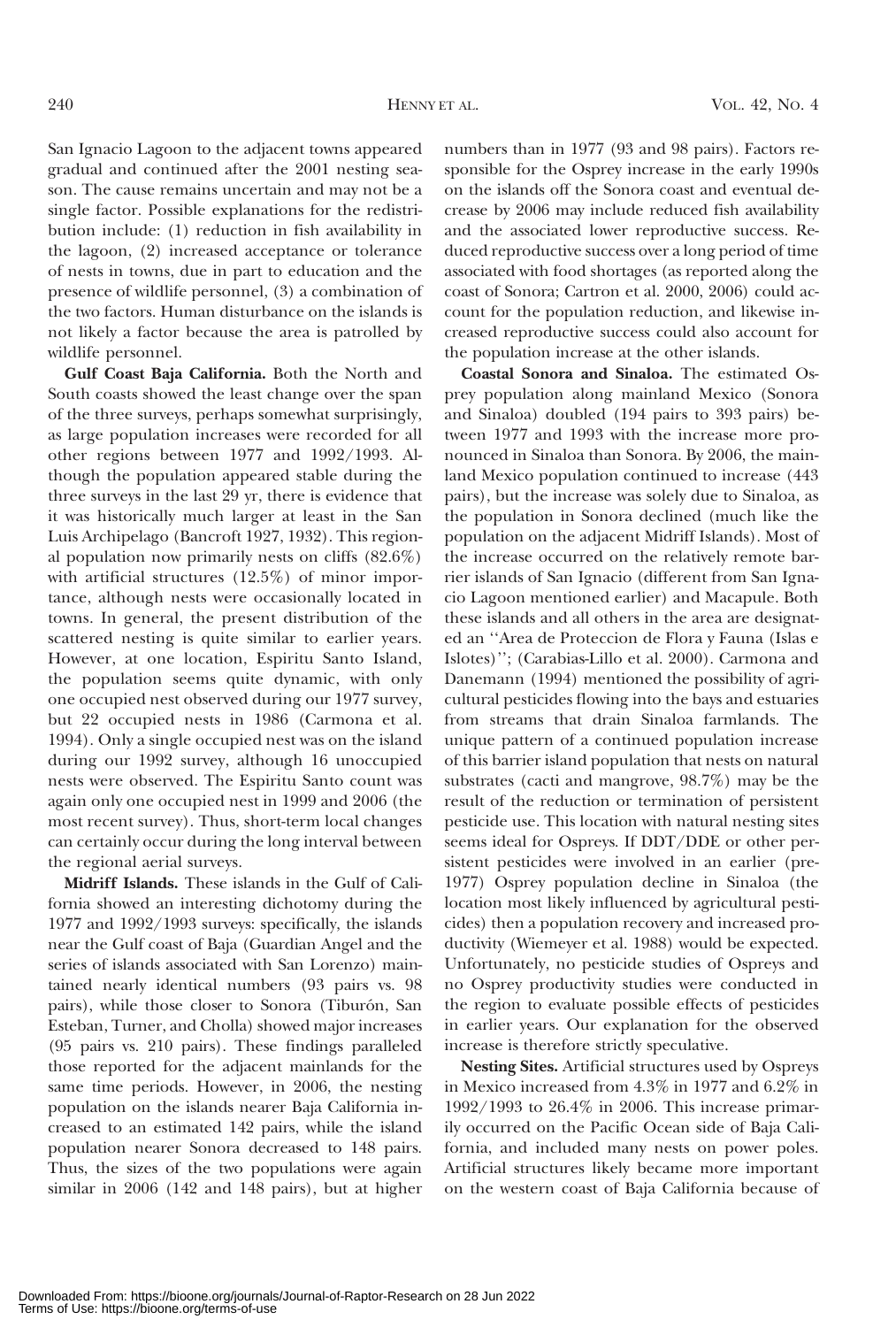two factors: (1) the apparent shift of ground-nesting birds on the small islands in San Ignacio Lagoon to power poles and towers at nearby towns, and (2) the development of the salt industry at Scammon's Lagoon beginning in 1953 (Castellanos et al. 1999), which resulted in power poles, channel markers, and other associated structures being built in the area. At many locations in the United States and elsewhere in the world, the percentage of Ospreys nesting on artificial nest structures is extremely high, e.g., 85% along the Willamette River in western Oregon (Henny and Kaiser 1996). With many Ospreys now nesting on power poles and transmission towers, the utility companies need to address, and in many places have already addressed, the issue of power outages caused by nests as well as Osprey electrocutions. Modification of some nests on power poles has already occurred at several locations in Mexico. The science of managing Osprey nests on power poles is rapidly developing (APLIC 2006).

Utility of Survey. Overall, our surveys show local population changes that are not synchronous, coupled with apparent shifts in spatial distribution. The significance of these dynamic patterns remains somewhat unclear, with the exception of increases in numbers of nests in areas where power poles or other structures have been newly erected. Elsewhere, changes in the number of nesting pairs could be linked to natural local fluctuations in food availability, or to local anthropogenic factors, whether overfishing, disturbance, or historical use of pesticides. Long-term regional studies, associated with more detailed localized studies, now are being more fully appreciated. Our studies of the resident nesting Osprey population in northwestern Mexico, along with a companion study on nesting Brown Pelicans (Pelecanus occidentalis), provides a basis for future population evaluations.

ADDENDA: On 14 March 2008, DWA visited by boat a small group of near-shore, sandy islands near the northern tip of Altamura Island, Sinaloa (Fig. 1). Four active Osprey nests were observed on Islas el Rancho (25°09.5'N,  $108°21.4'W$ ) with other Ospreys seen at a distance. About one-sixth of the total area with suitable habitat was checked, and if projected to the total area, we estimate that ca. 24 nests may be present in this unusual area. Most importantly, these were all isolated ground nests, a substrate seldom used in recent years for nesting and not previously reported at islands along the mainland of Mexico. We did not see nests here in 2006, probably because our search image was not set for ground nests on small sandy islands with occasional tufts of vegetation. We assume these nests, nonetheless, were accounted for by the correction factor described in the text.

#### ACKNOWLEDGMENTS

We acknowledge the editors of the Bulletin of the Southern California Academy of Sciences who permitted the earlier papers in our series to be published with considerable detail. We thank Roberto Carmona and Tad Pfister who provided Osprey ground counts for selected sites. Jim Bredy safely piloted the aircraft, especially in areas where fueling stops were limited and planning was critical. The survey was partially funded by the U.S. Geological Survey, the U.S. Fish and Wildlife Service, the University of California, the Instituto Nacional de Ecología, and Comisión Nacional de Áreas Naturales Protegidas. Joaquín Rivera Rosas kindly drafted the map. Christine Custer provided useful comments on an early draft of the manuscript. This scientific survey would not have been successfully completed without the approval of La Secretaria de Relaciones Exteriores (Permit No. DAN04059) and the assistance of many wildlife biologists in Mexico.

#### LITERATURE CITED

- AVIAN POWER LINE INTERACTION COMMITTEE (APLIC). 2006. Suggested practices for avian protection on power lines: The state of the art in 2006. Edison Electric Institute, APLIC, and the California Energy Commission, Washington, DC and Sacramento, CA U.S.A. http:// www.aplic/SuggestedPractices2006(LR).pdf (last accessed 14 July 2008).
- BANCROFT, G. 1927. Notes on the breeding coastal and insular birds of central Lower California. Condor 29:188–195.
- ———. 1932. Lower California: a cruise–the flight of the Least Petrel. G.P Putnam's Sons, New York, NY U.S.A.
- CARABIAS-LILLO, J., J. DE LA MAZA-ELVIRA, D. GUTIÉRREZ-CAR-BONELL, M. GÓMEZ-CRUZ, G. ANAYA-REYNA, A. ZAVALA-GONZÁLEZ, A.L. FIGUEROA, AND B. BERMÚDEZ-ALMADA. 2000. Programa de manejo área de flora and fauna Islas del Golfo de California, México. Comisión Nacional de A´reas Naturales Protegidas, Mexico City, DF, Mexico.
- CARMONA, R. AND G.D. DANEMANN. 1994. Nesting waterbirds of Santa Maria Bay, Sinaloa, Mexico, April 1988. Western Birds 25:158–162.
- -, J. GUZMÁN, S. RAMÍREZ, AND G. FERNÁNDEZ. 1994. Breeding waterbirds of La Paz Bay, Baja California Sur, Mexico. Western Birds 25:151–157.
- CARTRON, J.-L.E. 2000. Status and productivity of Ospreys along the eastern coast of the Gulf of California: 1992– 97. J. Field Ornithol. 71:298–309.
- ———, D.W. ANDERSON, C.J. HENNY, AND R. CARMONA. In press. Ospreys (Pandion haliaetus) of the Gulf of California: Ecology and conservation status. In R.C. Brusca [ED.], Biodiversity and conservation in the Gulf of California. ASDM Studies in Natural History, ASDM Press and Univ. Arizona Press, Tucson, AZ U.S.A.